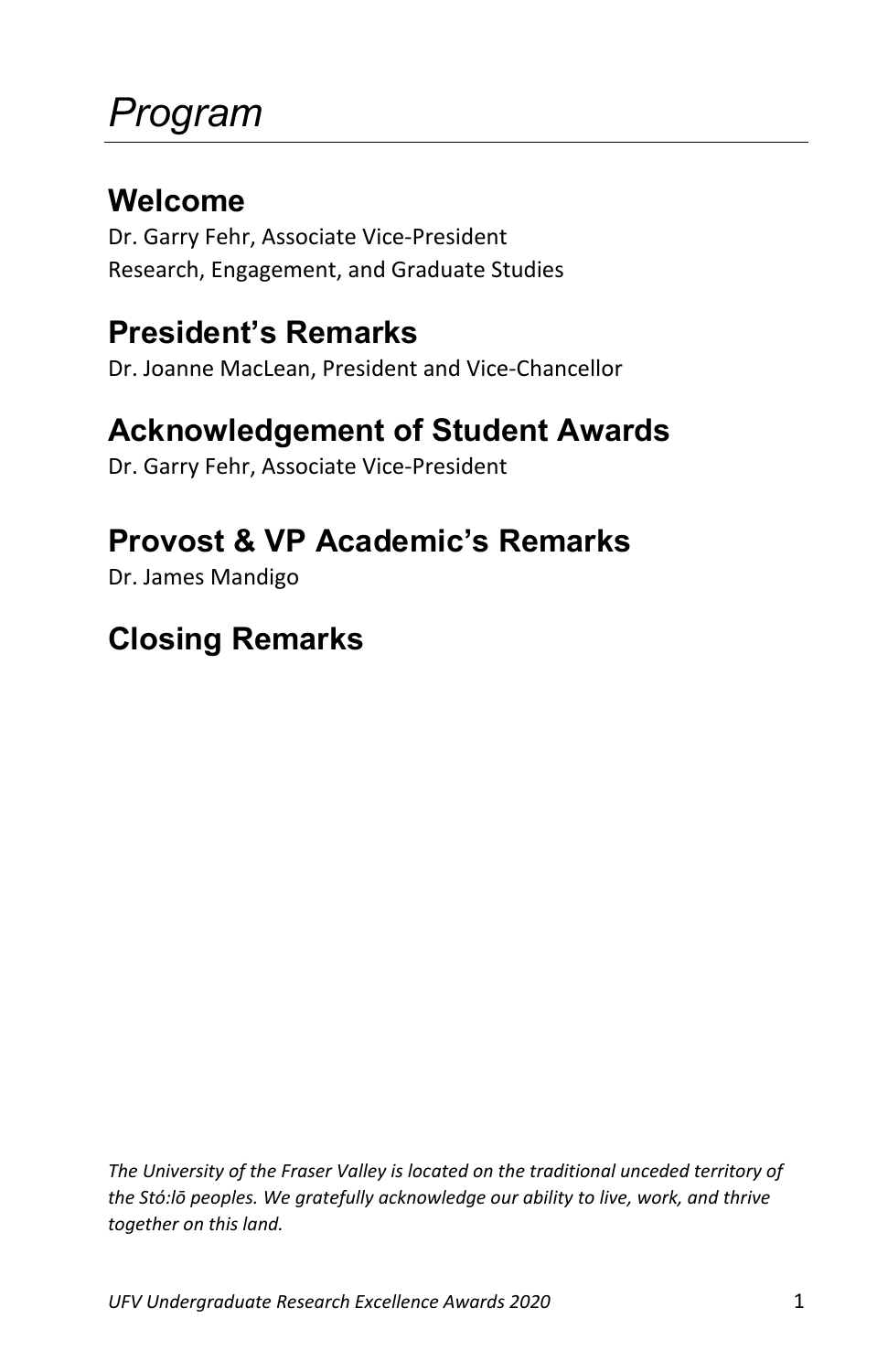## *Welcome to the 2020 Undergraduate Research Excellence Awards Presentation*

Curiosity. It is what drives us to learn, to discover, and to interact with our environment.

Researchers are curious people. Curious to learn about plants and planets, animals and the Arts, stalagmites and our subconscious. Whether studying the ocean depths or outer space, there is still much to be discovered.

The University of the Fraser Valley is excited to present 41 of our most curious students with research awards totalling over \$25,000.

These students were nominated by their faculty supervisors for extraordinary research work, either as part of the UFV work study program, as research assistants, or for an outstanding research project as part of a course.

We also acknowledge the many students who received prestigious awards from UFV, the Ministry of Advanced Education, Skills & Training, federal granting agencies, and other external organizations.

Congratulations to all the students whose participation in research built amazing experiential learning into their education. Combining knowledge, skills, and experience with curious minds leads to new discoveries!

With more than 15,000 students attending UFV this year, these awards represent only a small portion of the research and other experiential learning activities which students are involved in that enhance their UFV education.

*I have no special talents, I am only passionately curious.*

Albert Einstein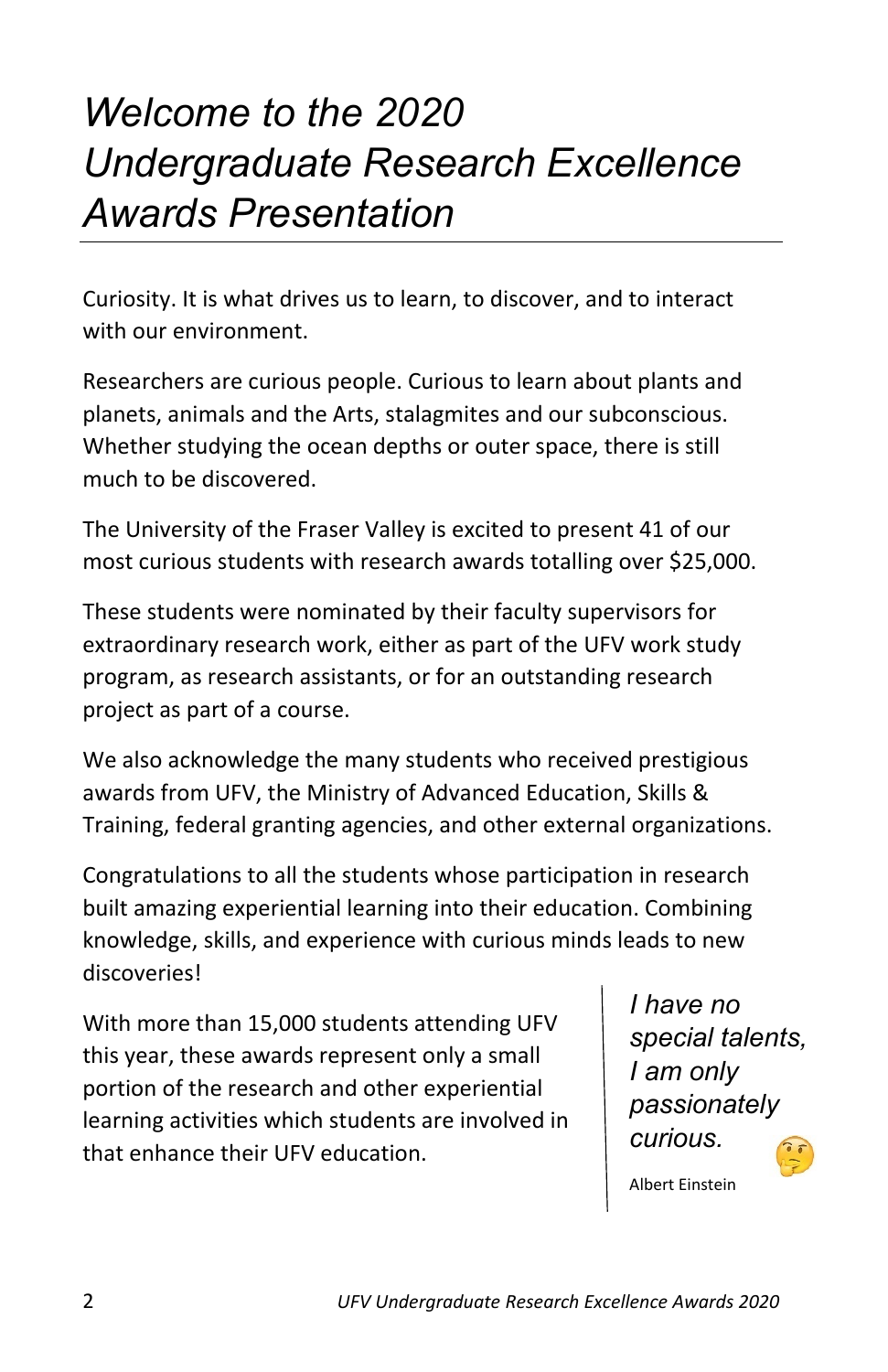## *UFV Undergraduate Research Excellence Award Recipients*

### **College of Arts**

Madeline Allen, Jessica Janik, Peter MacDonald, and Ryan Werbin — Communications

Landon Kaetler — Criminal Justice

Wiley Reid — Economics

Steven Sprott — English

Marlowe Ferris — History

Ekaterina Marenkov — Philosophy

Tracy Morrison — Political Science

Taylor Allenby — Psychology

Paul Jakhu — Sociology

Albert Woods — Visual Arts

#### **Faculty of Health Sciences**

- Joleen Prystupa Kinesiology
- Julie Rhodes Nursing

### **Faculty of Professional Studies**

Trisha Bugra, Ashreet Dhiman, Thanh Nguyen, and Steven Perry — Business



*The constant happiness is curiosity.*

Alice Munroe Canadian short story writer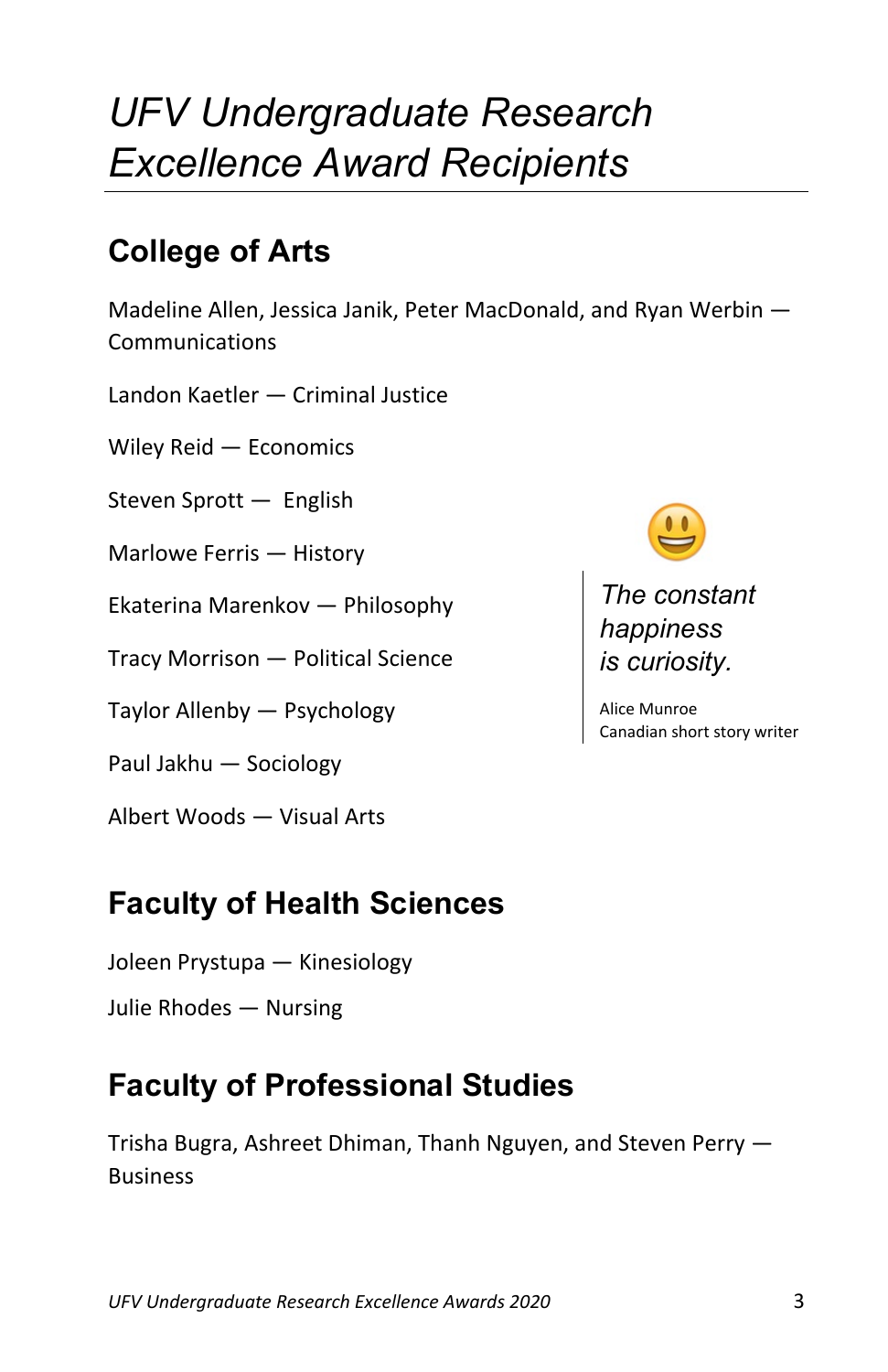### **Faculty of Applied & Technical Studies**

Kaden Ray — Physics

Chris Reed — Agriculture

#### **Faculty of Science**

Aisa Dobie — Biology

Kyla Woelk — Chemistry

Gurdeepak Sidhu — Mathematics & Statistics

Paige Bogaerts — School of Land Use and Environmental Change

#### **Community Service Research**

Vanessa Brewer, Claire Cook, Caitlin Parray, Andrew Schulz, and Ian Wilson — School of Land Use and Environmental Change

#### **Indigenous Research**

Sasha Tuttle — Biology

Leanne Herrett — History

#### **Industry Engagement Research**

Evan Foley — Chemistry

Rochelle Thrift, Alec Baker, Garrett Paddon — Physics

Zi Tong (Yuki) Lam, Aron McKague, Rebecca Vandenberg, Michaela Warmerdam, Maaria Zafar, Jiajing Ning — Graphic & Digital Design and Communications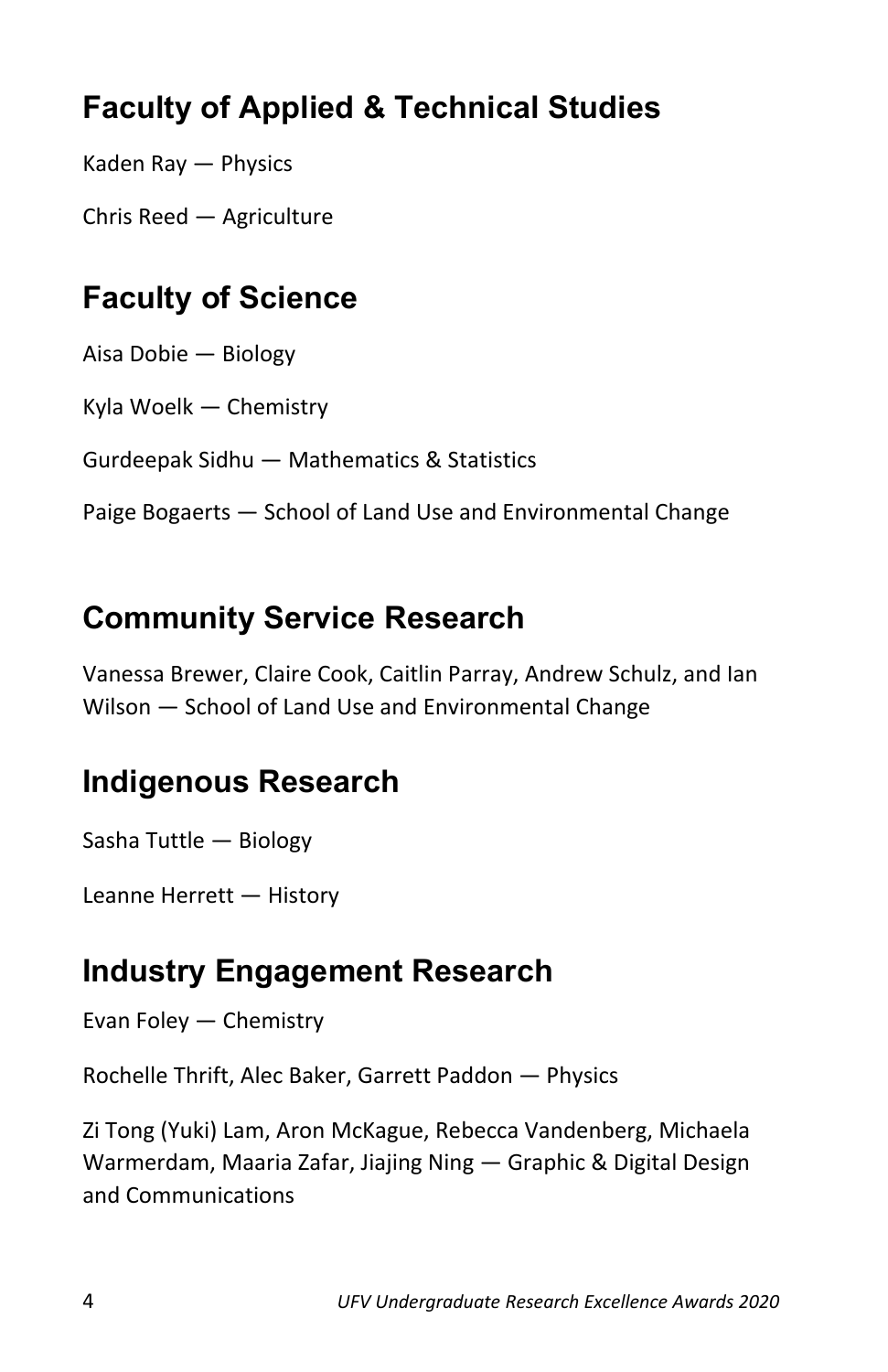## *Madeline Allen, Jessica Janik, Peter MacDonald, and Ryan Werbin*

#### **Communications**

#### **Faculty Supervisor:** Mai Anh Doan **Award:** \$250 each

**Madeline:** As I come to the end of my undergraduate career, this award is a true testament to my hard work and dedication over the last several years. Graduating with a Bachelor of Arts in Criminal Justice with a minor in Communications and a certificate in Journalism, I hope to continue on to graduate studies and eventually establish myself in the field of advocacy. This research project was of personal importance as my career goals revolve around championing human and civil rights in Canada and abroad.

**Jessica:** Ey Swayel. I am from Tzeachten First Nations. I am proud to say I am in my fourth year in the Bachelor of Arts majoring in Indigenous Studies. My educational goals for this year include finishing up my major and graduating. My career goals are to work for my community which I am already doing as a finance clerk at Tzeachten First Nations. Overall I want to take everything I have learned at UFV and share that knowledge with the next generations.

**Peter**: I am so happy to say I have completed my Bachelor of Arts in Criminal Justice this semester. I am already working in my chosen profession and found that research has always broadened my understanding on complex issues that I see day to day. UFV's unique small class settings has allowed me to engage with both students and professors that have guided me through this educational journey. My goal is to continue my education at UFV through graduate studies.

**Ryan:** I have spent the last 5 years at UFV, and I can honestly say they have been some of the best years of my life. Working towards my Bachelor of Arts has helped me to realize what I want out of my future career and through this time UFV has given me such an amazing experience. I am truly happy that this project we have spent so much time on will be the platform RAN is going to use, and I look forward to hearing about its success.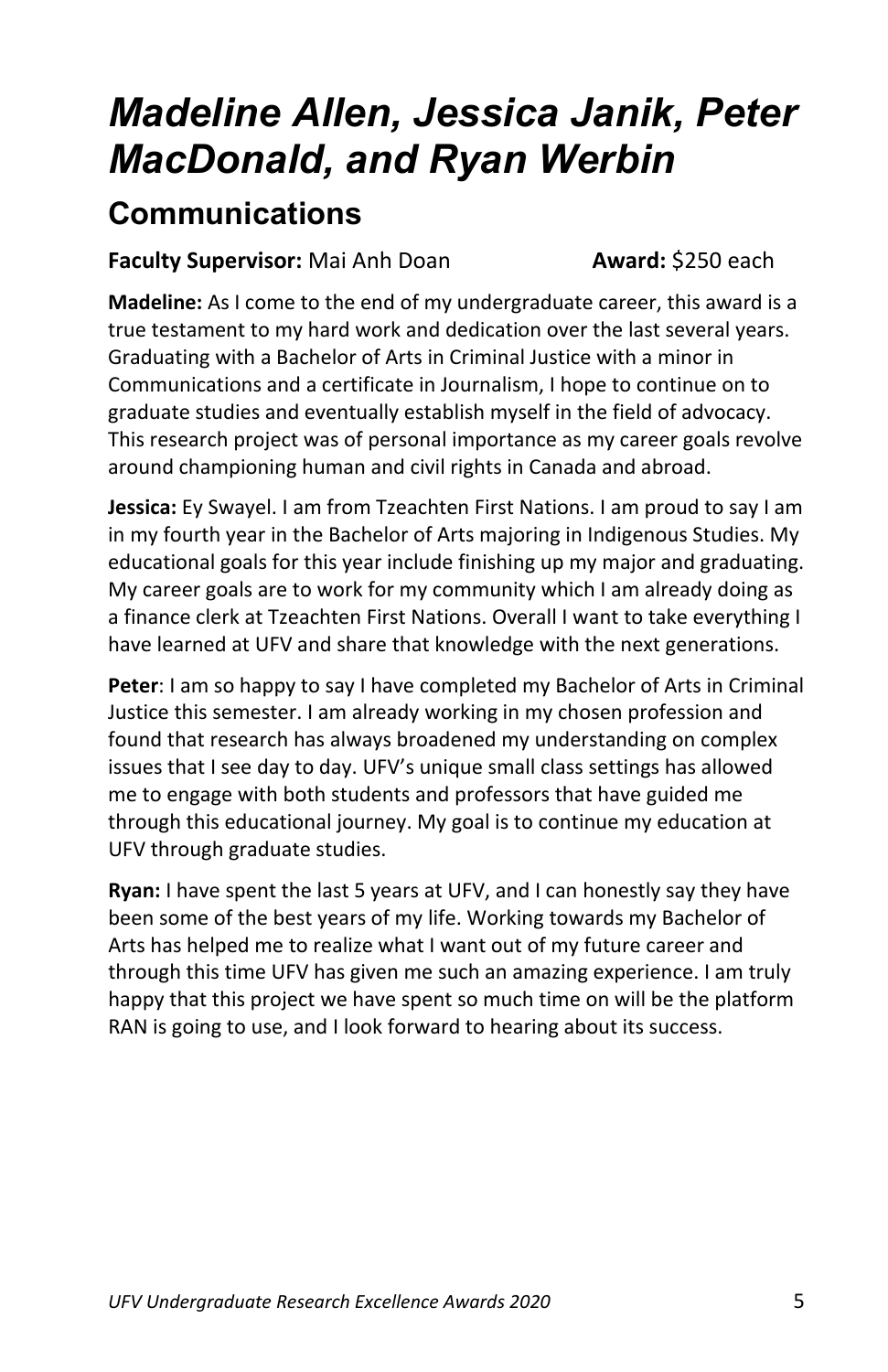#### **Public Relation Plan: #RACEwithRAN**

The purpose of our research project was to provide a comprehensive public relations campaign for the Race and Antiracism Network (RAN). The ultimate goal of the campaign was to "advance awareness and promote change at UFV and the community abroad about subtle racism and discrimination."

The #RACEwithRAN PR Plan addresses internal and external environmental factors found through PEST and SWOT analyses, identifies and targets key publics at UFV, and promotes RAN and its mission through tactics and events that utilize emotional and logical appeals.

The results of our PR Plan can help RAN organize itself to increase participation at RAN events and meetings and ultimately raise awareness, change attitudes, and encourage action against racism and discrimination.

#### *Research is formalized curiosity. It is poking and prying with a purpose.*

Zora Neale Hurston, American Author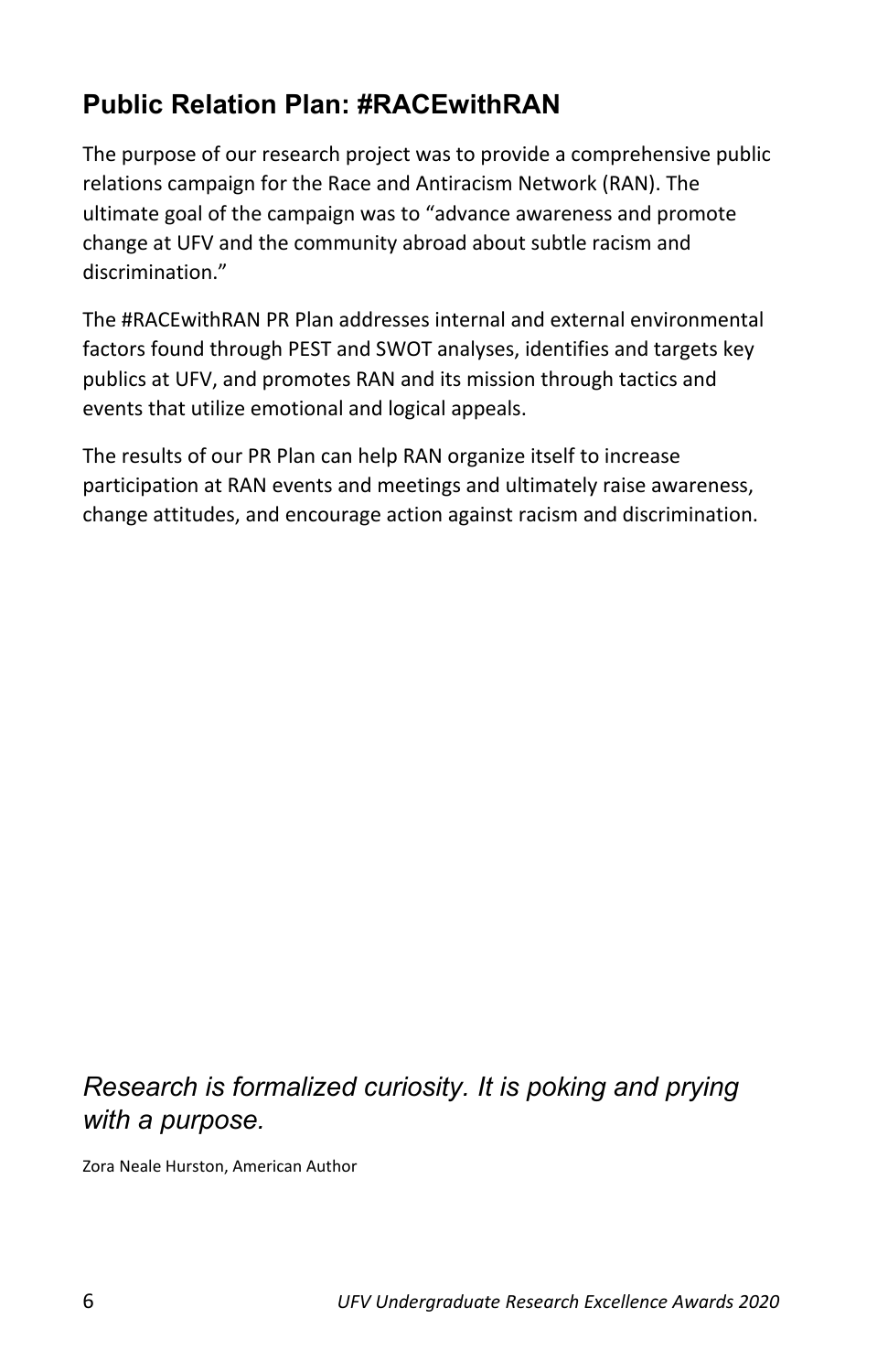## *Landon Kaetler*

### **Criminal Justice**

**Faculty Supervisor:** Yvon Dandurand **Award:** \$1,000

**Landon:** I am graduating with a Bachelor of Arts in Criminal Justice. I will most likely attend law school or pursue a Master's degree. In my second year I enrolled in Criminal Justice and continued taking Political Science courses as my electives. Together, these two disciplines equipped me with the knowledge and skills that I was able to apply in my final practicum in a United Nations affiliated research institute.

Throughout university, I took an interest in global issues. I am extremely grateful that I had this opportunity to familiarize myself with the policy process of key multilateral organizations and hopefully contribute to making a positive difference in the area of crime prevention.

#### **Practicum: International Centre for Criminal Law Reform**

I assisted my supervisor in the completion of three main projects at the International Centre for Criminal Law Reform in preparation for the 14th United Nations Congress on Crime Prevention and Criminal Justice.

The first project involved the preparation of a report for a presentation at an event held by the Organized Crime Observatory in Geneva (Nov., 2019). I gathered policy briefs and other publications, and organized this information into a document outlining broad themes/subtopics along with a brief description of new and emerging threats of organized crime.

The second project involved contributing to the development of a background paper on the integration of sports into crime prevention strategies. The paper was considered during a United Nations expert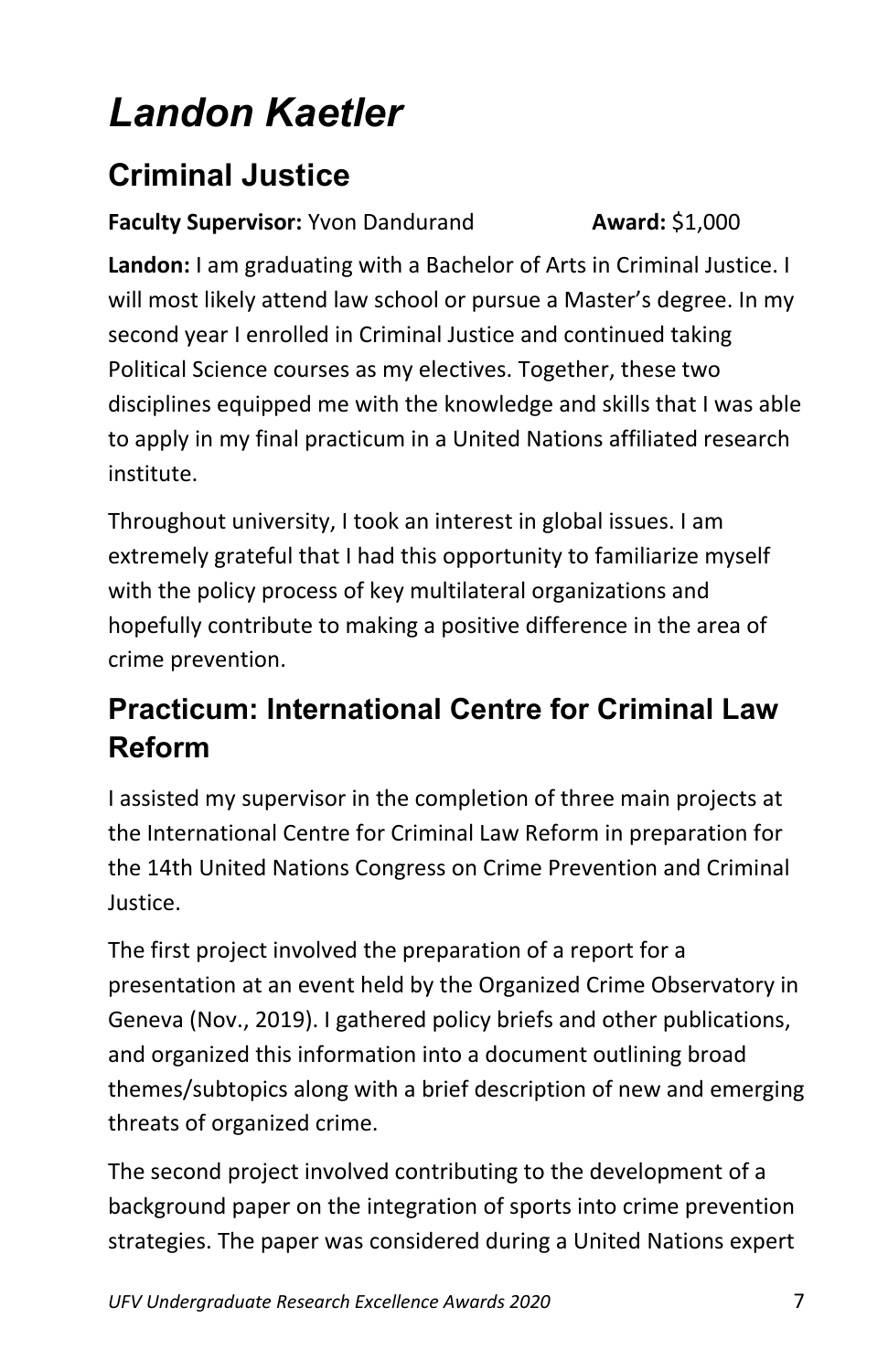group meeting in Thailand (Dec., 2019). I helped identify and review the relevant research literature and created a database of relevant studies, a list of existing programs, and a preliminary bibliography.

Additionally, I worked on a separate project on police governance for the 14th Crime Congress. I gathered existing available research on police performance, and submitted a research paper on the issue of money laundering in Canada to my supervisor. During the practicum, I was also given the opportunity to provide my own written feedback on various projects.

*Note: Landon was also nominated for his work on the South Asian Canadian Youth and Violence project in the South Asian Studies Institute (SASI).*

*Think left and think right and think low and think high. Oh, the thinks you can think up if only you try!*



*Dr. Seuss*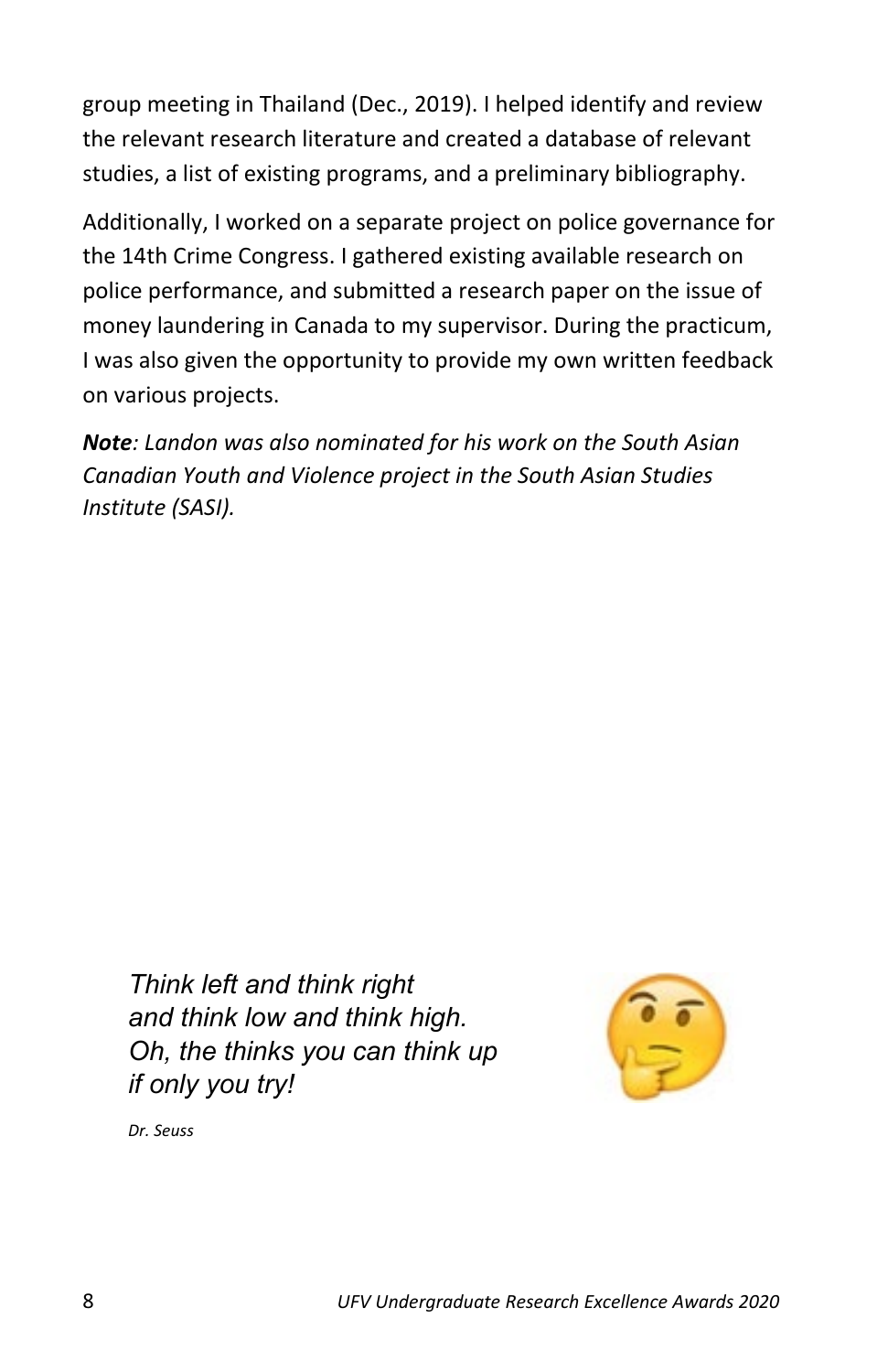## *Wiley Reid*

#### **Economics**

#### **Faculty Supervisor:** Young-Il Albert Kim **Award:** \$1,000

**Wiley:** I'm a 4th-year Economics student at UFV. I'm currently in the application process at multiple law enforcement agencies with the intention of becoming a financial crime/fraud investigator. I found my research on criminal deterrence to be fascinating, and the process of writing this paper gave me confidence that I could take my education to the graduate level if I so desire.

### **Certainty vs. Severity: How to Best Deter Crime**

Previous economic analysis on the topic of criminal deterrence has thus far reinforced a key assertion of the expected utility-maximizing criminal model. Namely, the assertion that the certainty of a criminal being caught and punished has a more significant effect on criminal deterrence than the severity of the punishment given. However, almost every quantitative analysis of this assertion has relied on cross-sectional national and state level data, which does very little to control for endogeneity.

For this project, a panel data set that was taken at the county level, and controls for county fixed effects is used to perform analysis instead. Using ordinary least squares regression, it is found that certainty does appear to deter crime more than severity, with the certainty of being arrested after committing an offence having the most considerable deterrent effect.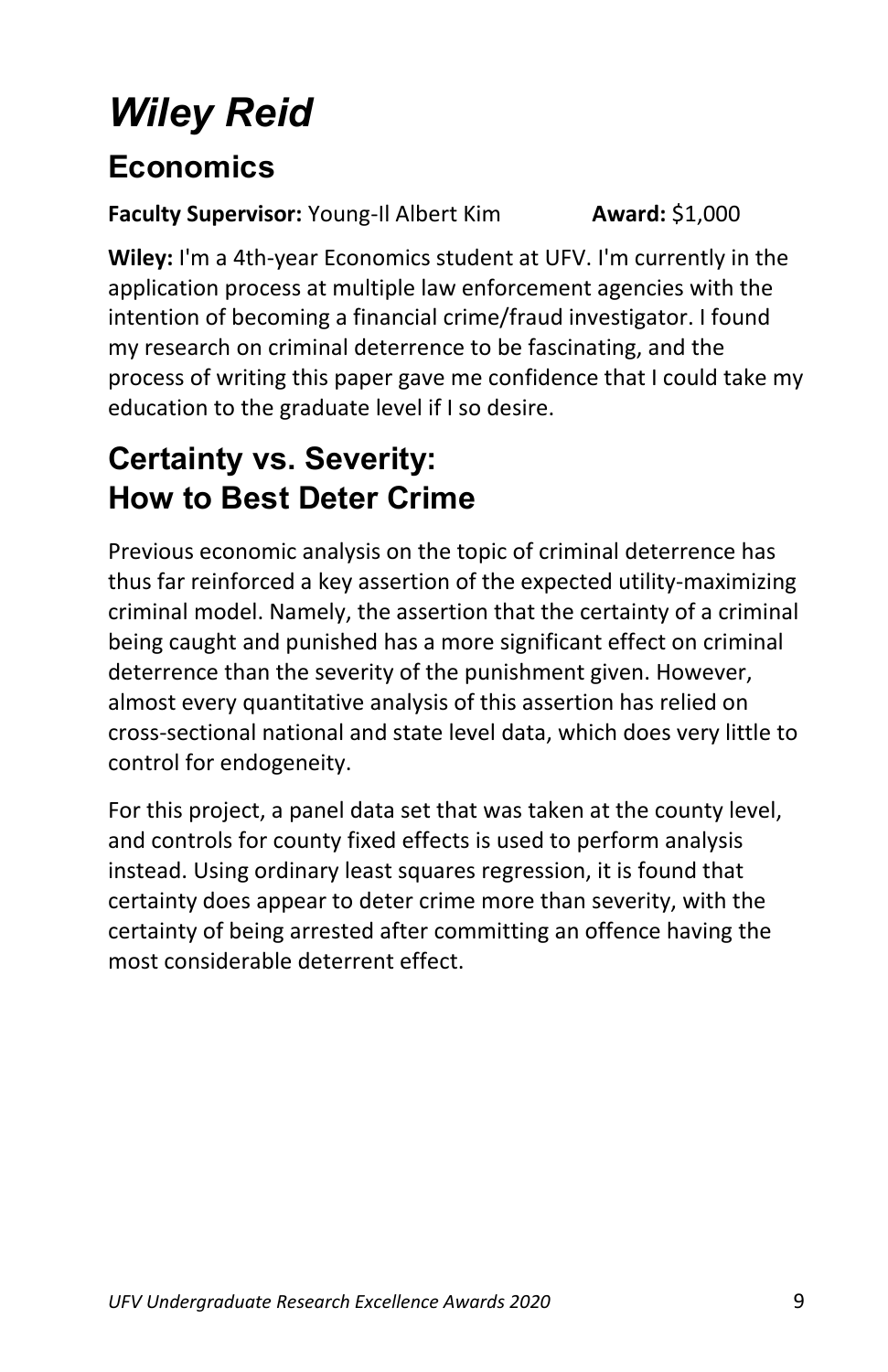## *Steven Sprott*

### **English**

**Faculty Supervisor:** Andrew Gutteridge **Award:** \$1,000

**Steven:** This year I graduate from UFV and move on to pursue a Master's degree in Literature at Queen's University. Eventually I would like to teach at a university level. The research I have done during my Bachelor of Arts has played a large part in my development as an individual thinker and human being, and I am thankful to have been able to pursue ideas that feel important – even if at first I wasn't sure why.

#### **The Architectural Psyche in the Works of George MacDonald and John Ruskin**

The friendship between Victorian critic and artist, John Ruskin, and the Victorian novelist George MacDonald, has been well studied. However, relations between their works themselves require attention, in particular their understanding of architecture and space.

MacDonald uses a variety of architectural elements symbolically in his fiction – churches, attics, staircases – while Ruskin's architectural criticism illustrates how buildings express human character and religion.

Ultimately, this project shows how both writers draw an essential connection between architecture, space, and the human mind. Specific parallels include the moral role of architecture as well as the implications of human space in reference to natural space. I believe this project develops an important relation between two prominent Victorians that has been overlooked.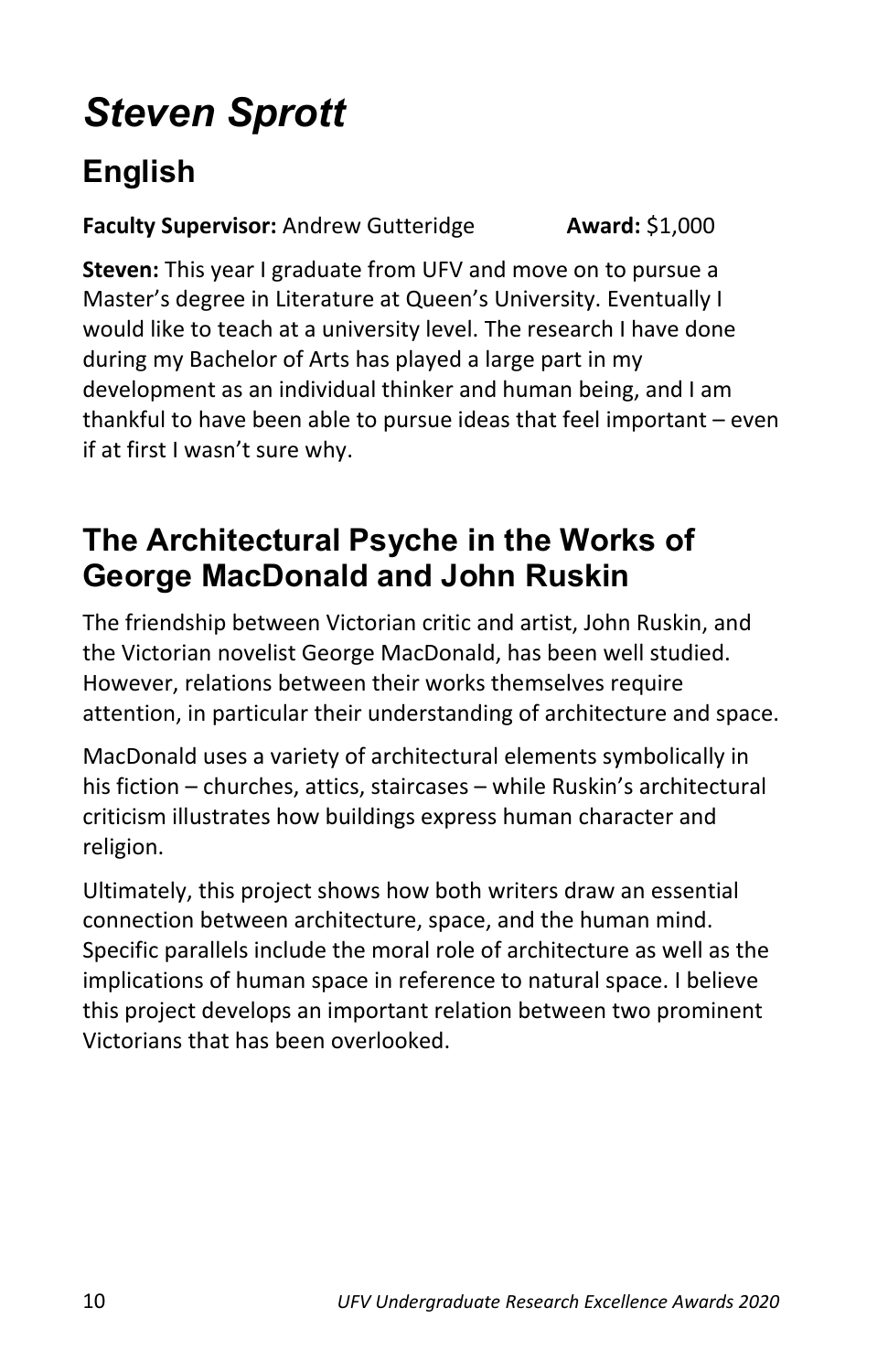## *Marlowe Farris*

#### **History**

#### **Faculty Supervisor:** Scott Sheffield **Award:** \$1,000

**Marlowe:** I am a student in the Bachelor of Arts program, and have just completed the final semester of my degree. My major is English Literature and my minor is History. I have long been fascinated with the connection between language and history. My dream is to write a book on the evolution of English, and its sister-languages, from Proto-Germanic.

In the short term, I intend to finish UFV's Teacher Education program and become a high school teacher. I chose my research topic because I saw it as an event that is overwhelmingly studied from one perspective, and I saw value in exploring it from a different perspective. Additionally, it allowed me to explore the role of language barriers and culture-shock.

#### **Wars & Rumors of Wars: A Fictional Memoir Regarding Inuit and Beothuk Encounters with Pale People from Beyond the Sea**

Wars & Rumors of Wars is a work of historical fiction that explores the Norse settlement of Newfoundland from the perspective of an Inuit boy. Given that the Vinland sagas are the only surviving accounts of the event, I relied upon later accounts of Canada's Indigenous peoples to re-construct how their civilizations might have been at the time.

Interestingly, there are multiple Indigenous groups that may have been present at the time. The most likely were the Inuit and the Beothuk, so both are present in the story.

The most significant findings, for me, were the massive cultural distinctions between the Beothuk and Inuit even after centuries as neighbours, and the fact that several recently-published oral traditions are supported by older written accounts, demonstrating their consistency.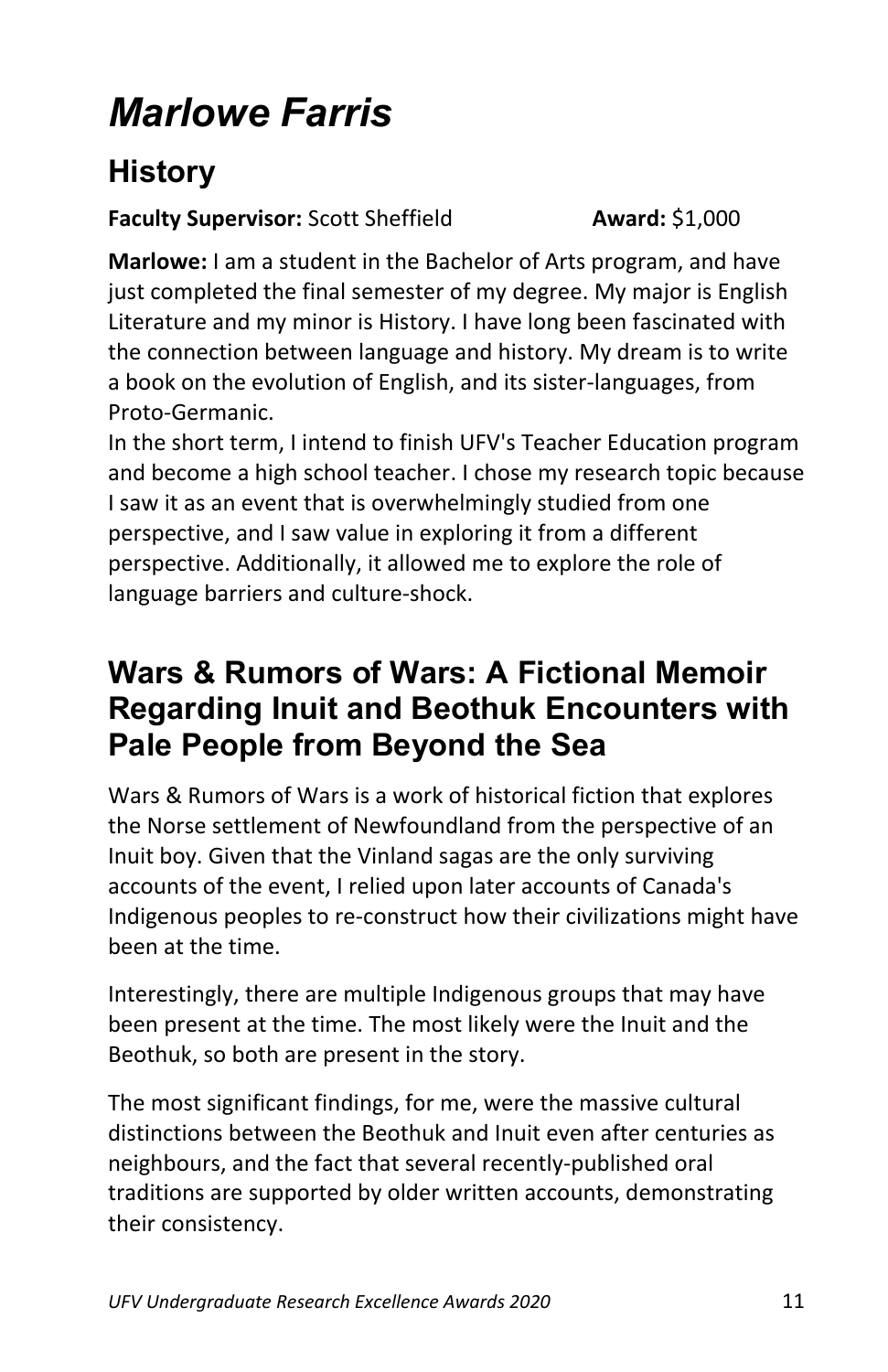## *Ekaterina Marenkov*

### **Philosophy**

#### **Faculty Supervisor:** Glen Baier **Award:** \$1,000

**Ekaterina:** I am currently chipping away at my Bachelor of Arts with double majors in Philosophy and Sociology, along with an extended minor in English. Upon the eventual completion of my BA, my goal is to further my education in Philosophy, pursuing research in continental thought.

### **Foucault's Genealogy and Archaeology: Two Essays**

In the first paper, it is my goal to situate Foucault's perspective on the relationship between power and discourse as it is presented in his essay "Nietzsche, Genealogy, History." Foucault's thesis builds on Nietzsche's image of genealogy as "gray, meticulous, and patiently documentary." In making genealogy his starting point, a realm of moral and historical implications is unveiled, one which constitutes the active domain of power and discourse. Thus, Foucault appropriates Nietzschean genealogy and makes it his own. In other words, where Nietzsche opens up new avenues of thought, Foucault studies those spaces — interstices — in which the production of knowledge takes place. This allows Foucault to initiate the thesis that knowledge is itself a product of history, best understood through genealogical analysis.

The second paper follows in tandem with the previous paper and illustrates the way Foucault's theorizing highlights human finitude and how it plays into the construction of the future, past, and present. As noted in the previous essay, for Foucault, Nietzsche illuminates the role of the philosopher as someone meant to diagnose the existing state of thought. From there, two kinds of philosophers can be envisaged. First, the kind who opens up new avenues of thought, such as Nietzsche, and second, the kind who in a sense plays the role of an archaeologist, such as Foucault. Accordingly, this paper serves to illustrate two things. First, the way Foucault exposes the seams in our understanding with his archaeological method, and second, the way he aims to remedy the model governing conventional histories of ideas.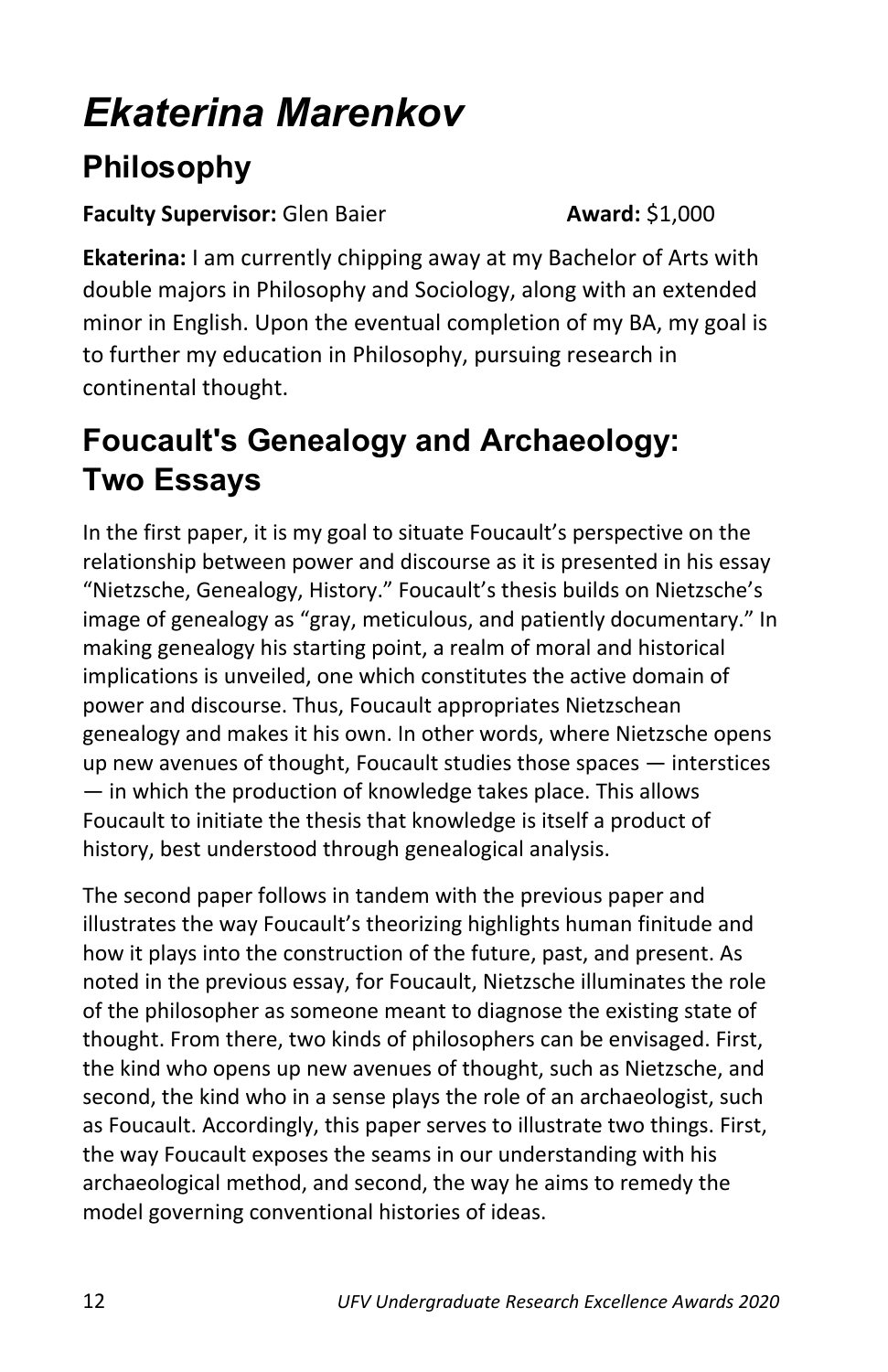## *Tracy Morrison* **Political Science**

#### **Faculty Supervisor:** Fiona MacDonald **Award:** \$1,000

**Tracy:** Tracy is a fourth year Political Science student finishing her degree next year. She would like to go into a Master's program with a focus either in International Relations or feminism. Tracy chose UFV because of its sense of community, welcoming professors, and friendly students. UFV provides her with a sense of belonging, and a fantastic education from its knowledgeable faculty and staff. Research has enhanced her learning experience immensely by showing there can be multiple answers to a particular question and findings are not always what was originally perceived to be true, which has guided her research with Professor Fiona MacDonald. Tracy began seeing feminist issues she learned about in her everyday life. As a sports mom, her paper was influenced by the toxic masculinity she saw in her son's life and how it has been amplified through his experiences in organized sports. She began observing the behaviours of toxic masculinity and realizing how influential it can be, not just in her son's life but in the acceptance of the behaviours by society.

### **It's Just a Boys' Game**

The project was to see another side of feminism, that not only women suffer from the objectification of females being perceived as a weaker sex, that toxic masculinity is affecting the well-being of many people. The emphasis and acceptance of masculine behaviours in society has produced toxic masculinity and has been amplified in organized sports. The acceptance of these behaviours has produced society's influence and acceptance of overt aggressive behaviour in boys and men, and a rejection of males showing any other emotions that could be deemed as "weak" such as crying, which is associated with effeminate traits, also leading to the further oppression of women. Sayings such as "boys will be boys," and "there's no crying in baseball," has led to society allowing men to suppress their emotions and displaying aggressive outbursts as an acceptable behavior.

Toxic masculinity has proven to produce hyper-masculinity, a widening gender gap and disparity, and violence toward women through a rape culture found in organized sports through entitlement and privilege.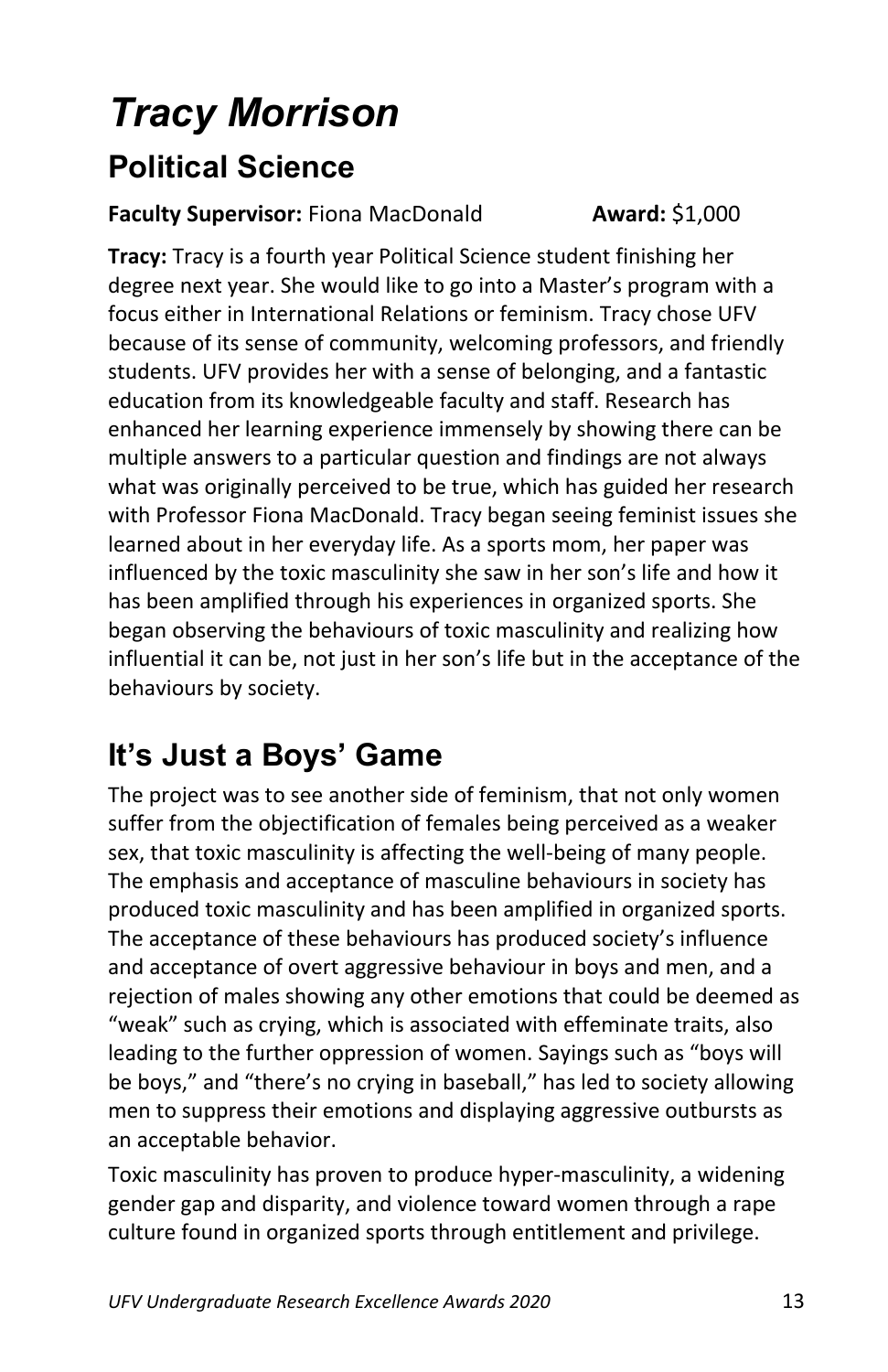## *Taylor Allenby*

### **Psychology**

#### **Project Supervisor:** Sven van de Wetering **Award:** \$1,000

**Taylor:** I chose to do this research after reading about claims made by Terror Management theorists regarding the role of death reminders in influencing political attitudes. Since confronting one's mortality is an experience common to all, investigating the influence of death reminders on attitudes and perceptions is a relevant and important area of research. Having the opportunity to conduct this research alongside my advisor was the highlight of my degree, and has fueled my aspirations to pursue graduate studies.

#### **In the Shadow of Mortality: The Impact of Priming Specific Types of Death on the Terror Management Literature**

My project served to address a gap in the Terror Management literature by investigating how priming specific ways of dying would impact individuals' political attitudes and perceptions of meaning in life. This research evaluated claims made by terror management theorists regarding changes in political attitudes and support for meaningful cultural values in response to death reminders.

The difference between pretest and posttest authoritarianism scores and responses to a perception of meaning in life questionnaire were the dependent measures. No significant differences were found between group means for either dependent variable. This is an interesting finding, as the lack of significant differences between groups on the authoritarianism measure displays a failure to replicate previous terror management findings.

Further, the finding that death reminders do not impact how individuals perceive meaning indicates that the claim that death reminders cause individuals to increase their support for meaningful cultural values and institutions may lack support. In sum, these findings are important because they indicate that Terror Management Theory may require substantial revisions.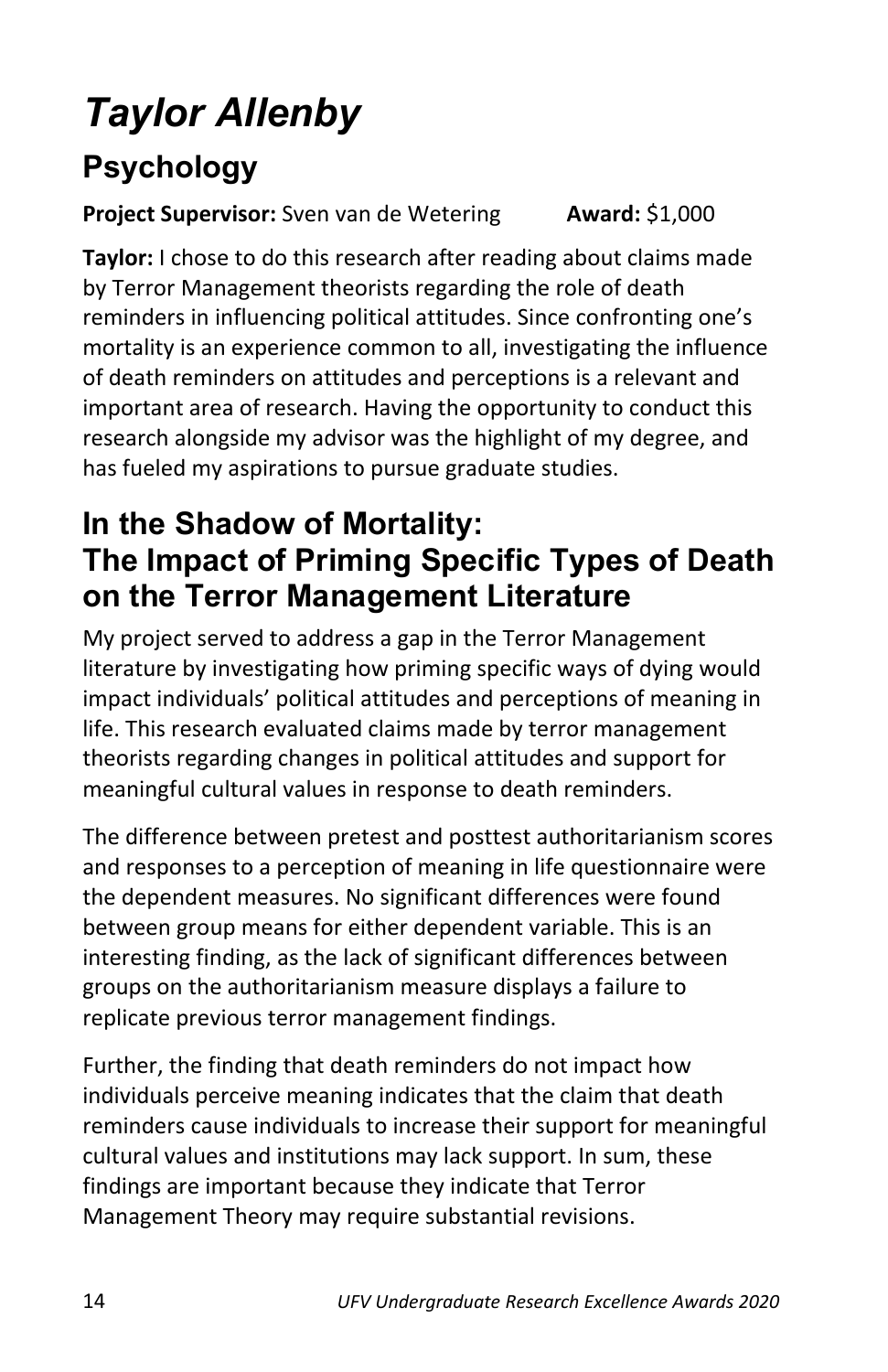## *Paul Jakhu*

### **Sociology**

**Faculty Supervisor:** Alicia Horton **Award:** \$1,000

**Paul** is in his fourth year at UFV, working towards a Bachelor of Arts with a major in Sociology.

#### **To Tell or Not Tell: The Dilemmas in the Lives of Prisoners' Families**

This study presents the results of four in-depth qualitative interviews with prisoners' families that explore the stigma they experience with their relatives' incarceration. Although, scholars frequently recognize stigma as a collateral consequence of imprisonment, scant research has addressed the decisions families construct in choosing to disclose their relatives' incarceration.

Results from this study suggest families experience a fluidity with their stigma as they initially engage in forms of "passing" (Goffman, 1963) and a selectivity of disclosure on the basis of social bonds. Yet, as time persists following post-incarceration, the stigma families experience diminishes as they move forward with their lives. Methodological and theoretical implications are discussed, along with policy recommendations that alleviate the hardships families experience with incarceration.

#### *I have a certain curiosity for life that drives me and propels me forward.*

Rachel McAdams, Canadian Actress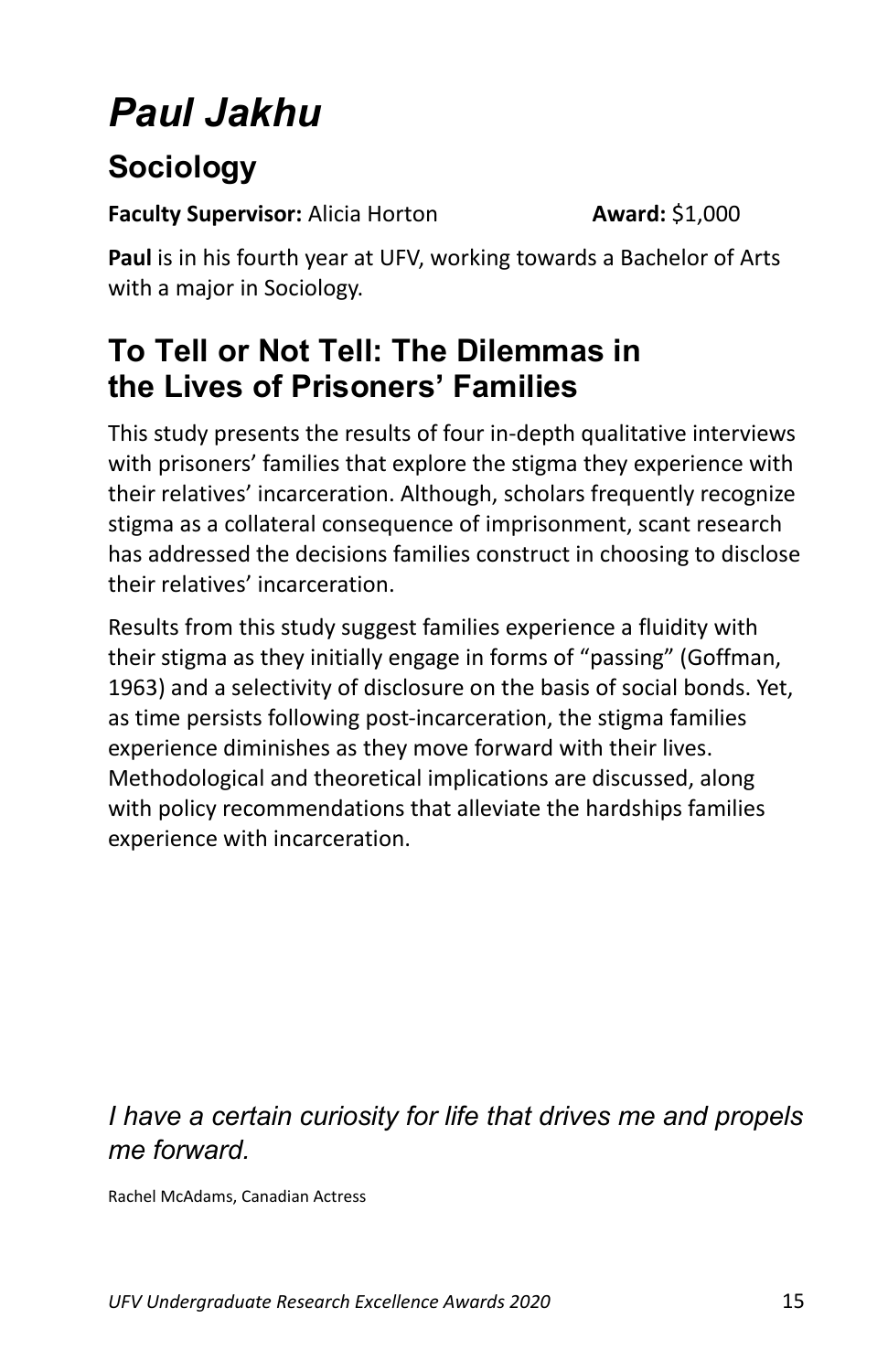## *Albert Woods*

#### **Visual Arts**

**Faculty Supervisor:** Grace Tsurumaru **Award:** \$1,000

**Albert:** I am graduating this year from the Bachelor of Fine Arts program with a major in Visual Arts.

My time at UFV has aided and inspired me to pursue a fulfilling career as a museum/gallery technician.

#### **Anthropos Morphos Series 2020 Mixed Media**

My grad artwork series entitled Anthropos Morphos encompasses three interactive sculptures depicting real-world environments like a New York street corner and a Congolese artisanal mine. The series presents specific contemporary cases of subjugation brought about by technological change. These miniature environments were produced to the scale of the preserved bees and flies that are naturalistically posed therein.

This project gave me an opportunity to conduct new research with several different entomological practices far removed from my skill set. Through technical experimentation, this project has given me a new medium to work and draw inspiration from.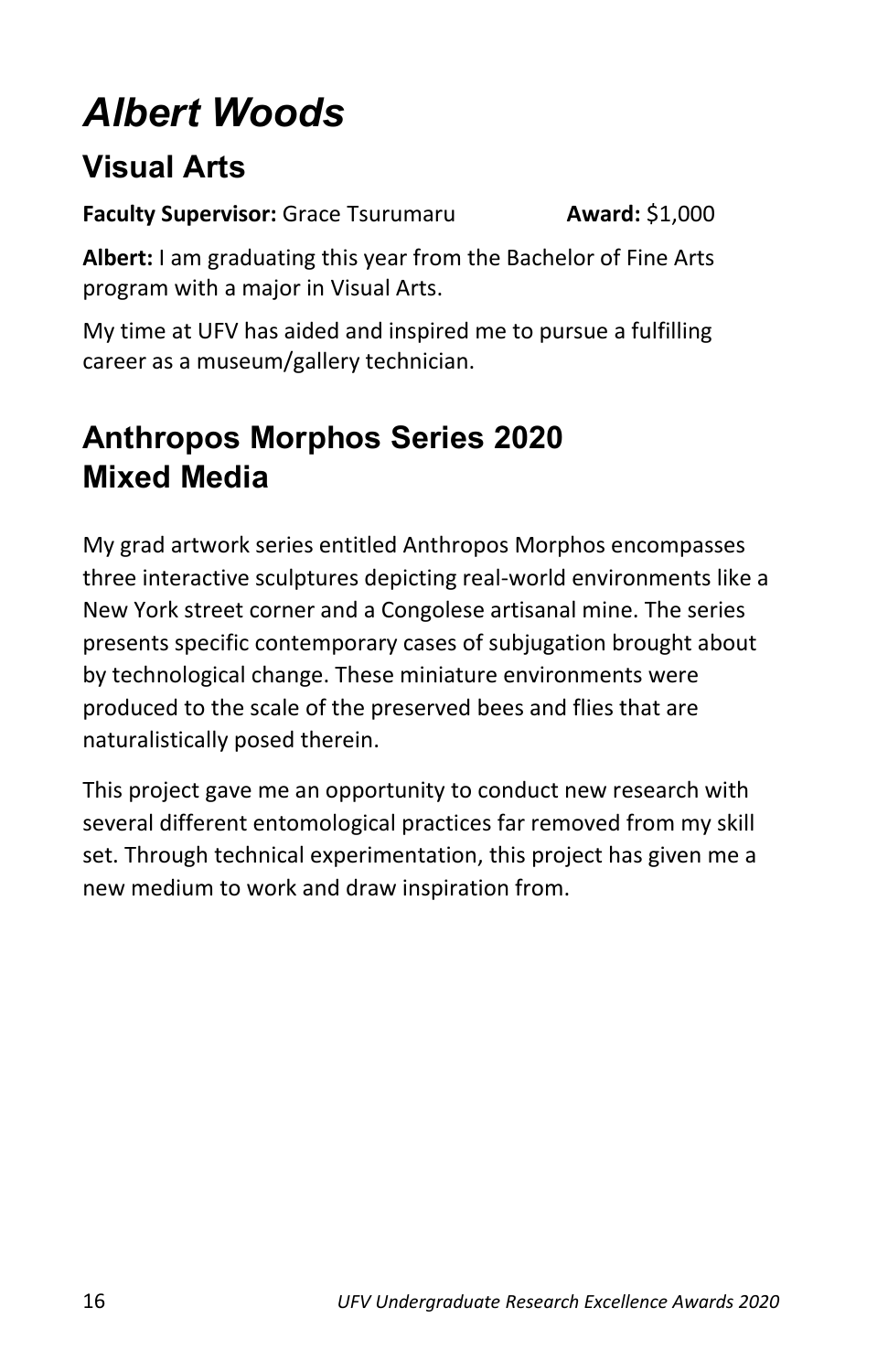## *Joleen Prystupa*

### **Kinesiology**

#### **Faculty Supervisors:** Iris Lesser **Award:** \$1,000

**Joleen:** Engaging in research at the University of the Fraser Valley has allowed me to become passionate about future research and has opened the door to unique opportunities and experiences. I appreciate the time Dr. Iris Lesser has taken to provide mentorship and oversee the project.

My future plans are to attend the University of Saskatchewan for the Master's of Physical Therapy program starting September 2020.

#### **Take a hike: The effectiveness of group-based trail walking on anxiety in cancer survivors**

This study looked at the benefits of performing physical activity in green nature. Primarily, the study aimed to evaluate the impact of an eight-week trail walking program on anxiety in cancer survivors. There were also nine other secondary outcomes measured. The trail walks were held twice a week and designed to maximize physical and psychological benefits by meeting the physical activity guidelines of 150 minutes/week.

Results did not show a significant reduction in general anxiety, however there was a significant decrease in perceived stress and state anxiety. Negative mood symptoms such as anxiety and stress often co-occur. The study may have been too short to elicit a significant response in generalized anxiety.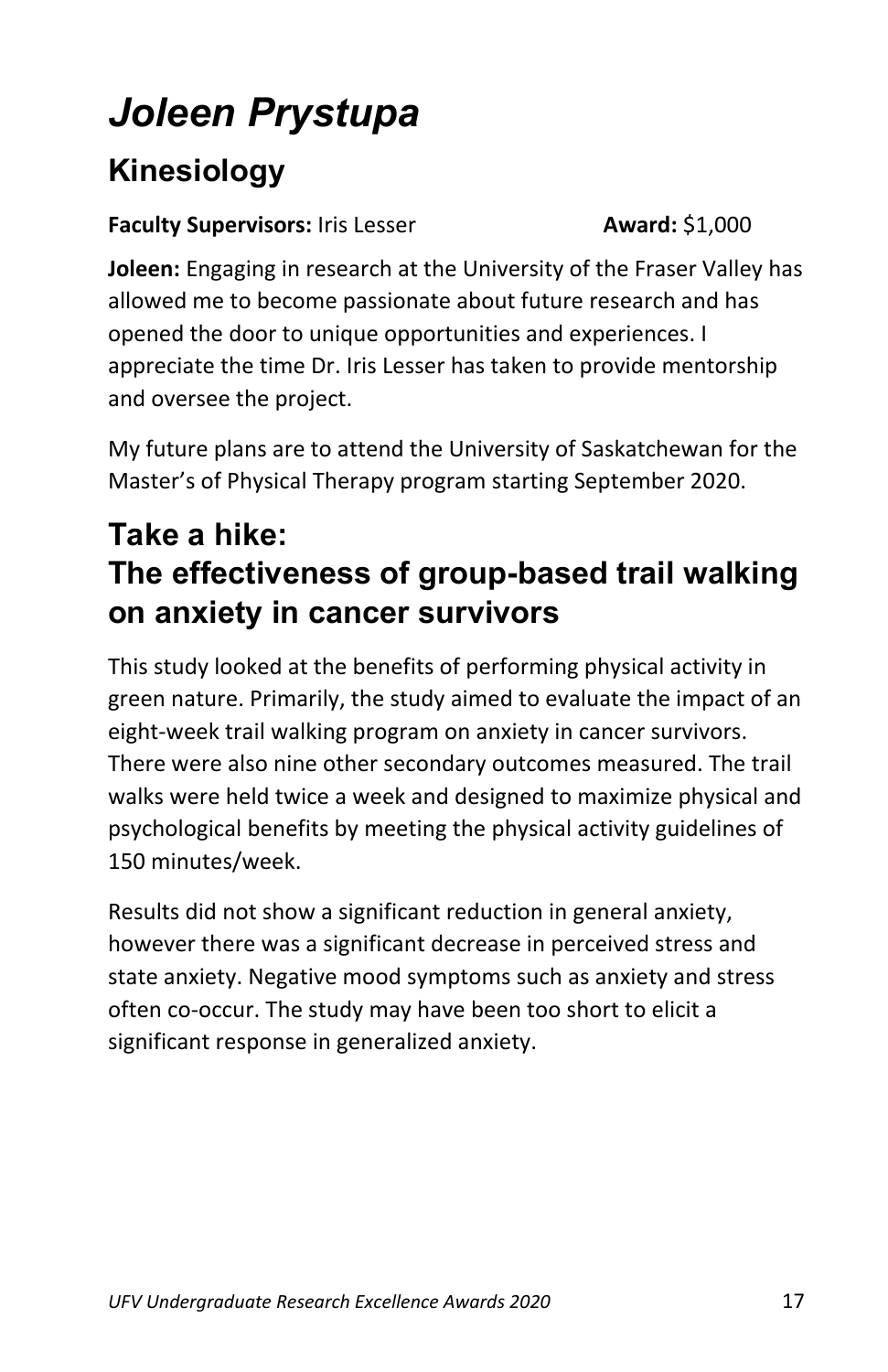## *Julie Rhodes*

### **Nursing**

#### **Faculty Supervisor:** Shelley Canning **Award:** \$1,000

**Julie:** I am a 4th year student nurse in the Bachelor of Science in Nursing program at UFV. My aspirations are to pursue public health and global health nursing, focusing on the concepts of health promotion and primary health care.

Pursuing undergraduate research at UFV enriched my studies, allowing for hands-on experience with qualitative research since I intend to continue research in my nursing career.

#### **Exploring barriers and facilitators affecting the student nurse's experience of patient teaching in the clinical setting**

My undergraduate research project investigated barriers and facilitators experienced by the student nurse during patient teaching interventions within the clinical setting. Through interviews, student nurses' past experiences of patient teaching, and what factors helped those interventions be successful or unsuccessful, were explored.

Findings showed that students who have a strong knowledge base and practice with teaching express more success. As well, subtle barriers exist within a student's teaching experience, such as feeling novice in an expert's role, unreceptive patients, and contextual constraints.

Supportive instructors and nursing staff were the most significant facilitators to a student nurses' teaching competency.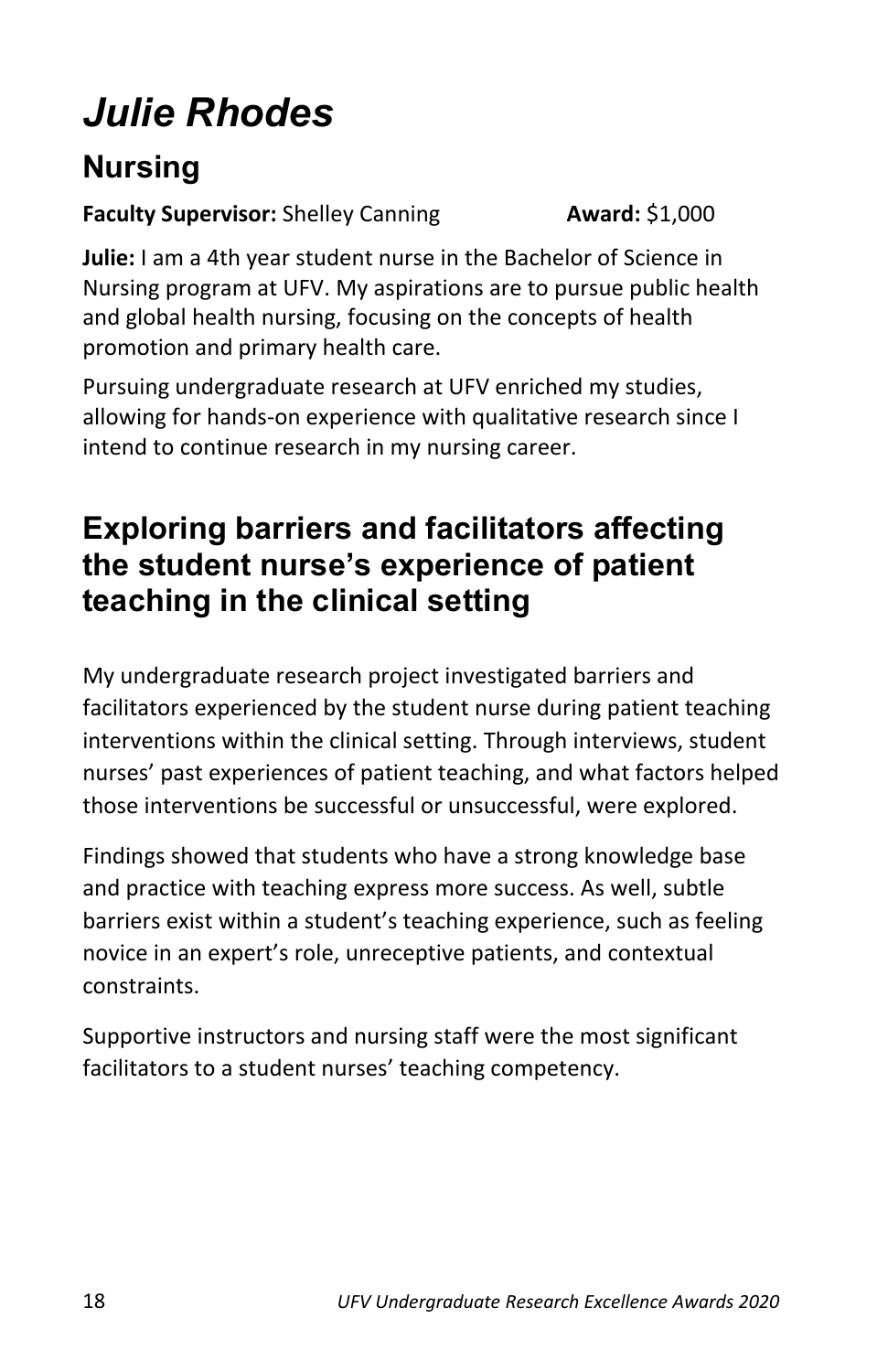## *Trisha Bugra, Ashreet Dhiman, Thanh Nguyen, and Steven Perry*

#### **Business**

**Faculty Supervisor:** David Dobson **Award:** \$250 each

**Trisha**: My name is Trisha Bugra and I am a Bachelor of Business Administration student with a minor in Operations Management. This remarkable opportunity discovered my new passion for research and reminded me to continue to embrace expanding my knowledge. I am also grateful for the new relationships I created with my professors and my peers.

**Ashreet** is completing his third year in the Bachelor of Business Administration, with a focus on Human Resources Management.

**Thanh** is a fourth year student in the Bachelor of Business Administration in Accounting.

**Steven** is also in his fourth year of the Bachelor of Business Administration in Accounting.

### **The Truth About Fast Fashion**

Our research study was on "fast fashion" the practice of massproducing inexpensive clothing to help keep up with the latest trends. Fast fashion companies rely on efficient supply chain management, outsourced labour, and a copious amount of resources. However, there are several global consequences including unethical labour, water pollution, and excessive waste.

From our results, it appears that consumers are regularly purchasing clothes from fast fashion retailers, but almost one in every three consumers are unaware of these consequences. Purchasers prefer buying from this industry for the trade-off between quality and price, without knowing the humanitarian and environmental impacts.

We found that people are not willing to go out of the way to purchase ethically sourced clothing. Therefore, raising awareness on fast fashion would be the optimal solution to decrease it.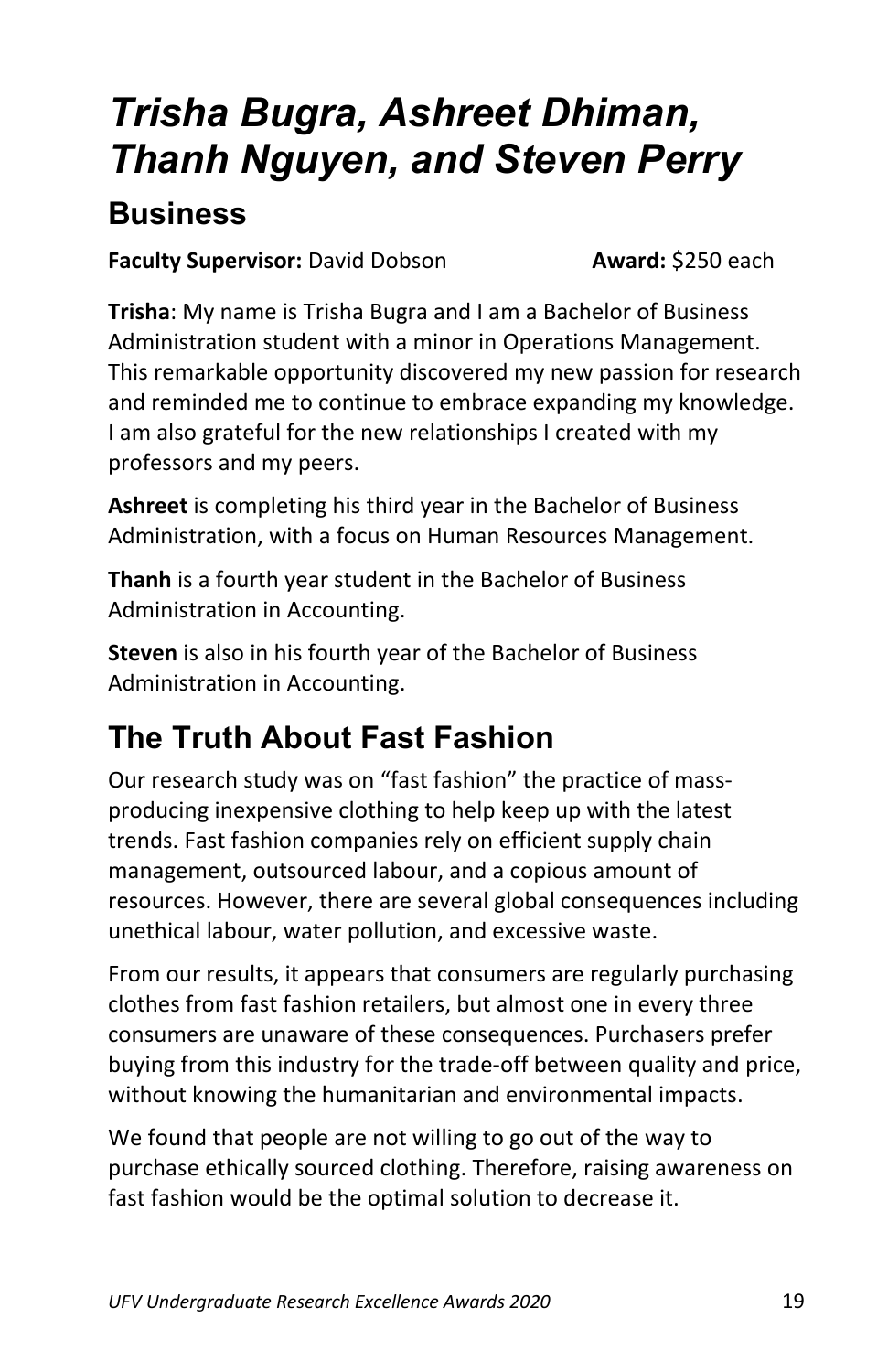## *Kaden Ray*

### **Physics**

**Faculty Supervisor:** Derek Harnett **Award:** \$1,000

**Kaden:** I will be graduating from UFV this winter with a Bachelor of Science degree in Physics after four and a half years of study. Engaging in research made me appreciate how much work goes into advancing the sciences.

I am going to continue my education in Physics by beginning my Master's studies this coming January.

#### **Radiative Corrections to the Light 0++ Tetraquark Correlator using the Numerical Integrator pySecDec**

Tetraquarks are particles composed of two quarks and two antiquarks. Several tetraquarks have recently been discovered and many more are expected to exist. To aid in the detection of tetraquarks, theoretical predictions for properties such as mass and decay rates can be calculated.

These calculations involve integrals that are challenging to evaluate by hand. This project looked to update existing predictions by numerically computing radiative corrections to a light tetraquark correlator using the numerical integrator pySecDec.

Results indicate that these corrections are comparable in size to leading-order results and may significantly update existing predictions.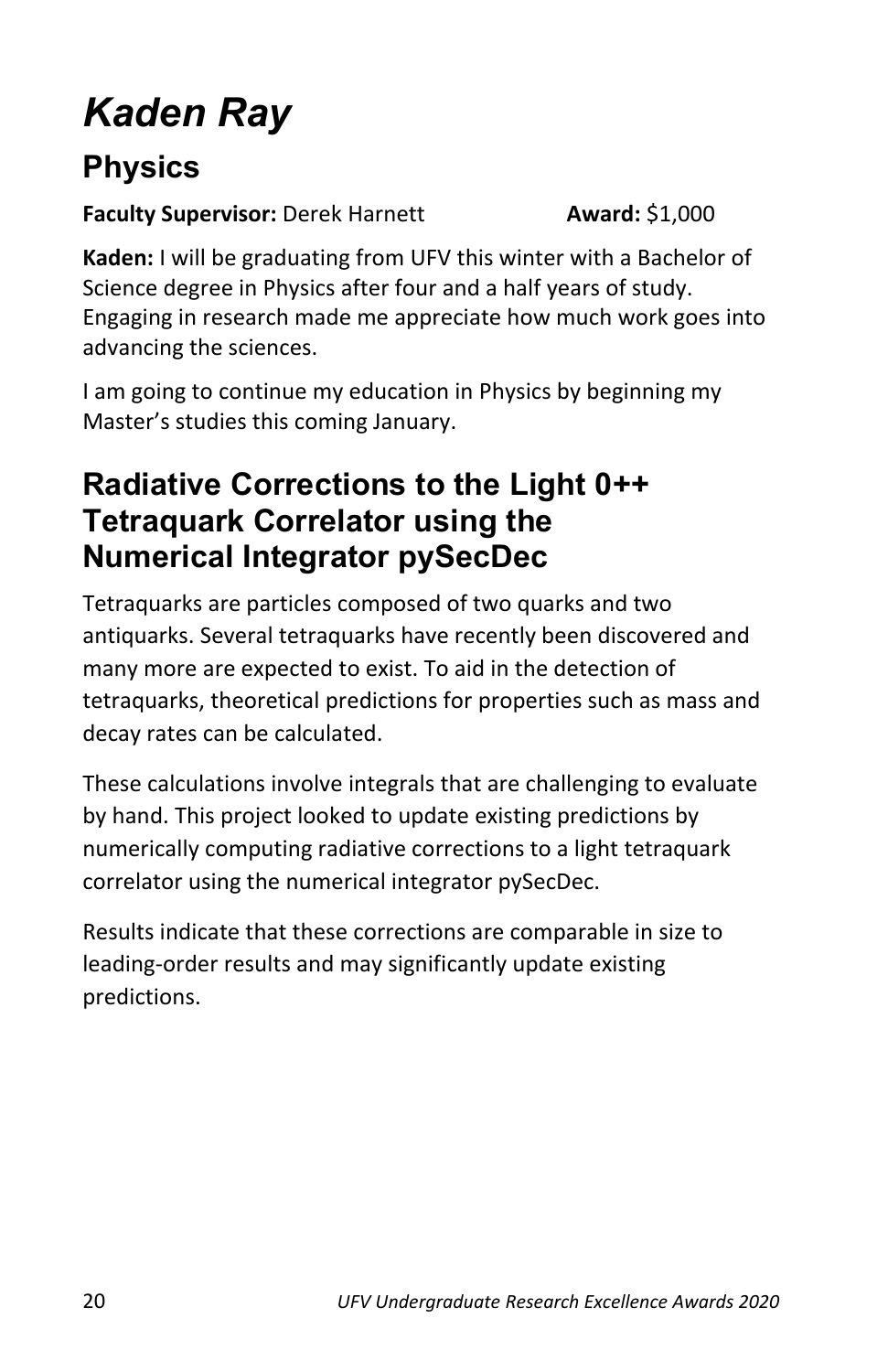## *Chris Reed*

### **Agriculture**

#### **Faculty Supervisor:** Renee Prasad **Award:** \$1,000

**Chris:** I am an international exchange student visiting UFV from Charles Sturt University in New South Wales, Australia. Upon finishing my current course, an online Master of Sustainable Agriculture, I plan to complete a PhD in the same field. I chose LED-grown microgreens as a research subject because of their relevance to urban agriculture and the development of protected cultivation. I had a fantastic experience with this project, learning a lot about the topic and developing the skills needed to build an experiment from the ground up.

None of it would have been possible without my supervisor Renee Prasad, to whom I owe an enormous debt of gratitude. Thank you Renee! *[Watch the video!](https://www.youtube.com/watch?v=Nx_YZ_OUdUc&feature=youtu.be)*

#### **The effects of short-term LED blue light treatment on soil-grown broccoli microgreens**

Broccoli microgreens are a rich source of glucoraphanin. This is the precursor form of a powerful indirect antioxidant known as sulfurophane, which triggers production of endogenous antioxidants within the human body known as phase II detoxification enzymes. These are direct antioxidants that combat carcinogenesis, DNA mutation, and oxidation. Therefore, it has been suggested that glucoraphanin is responsible for the inverse correlation between broccoli consumption and the incidence of cancer. Recent research indicates that LED blue light can be used to increase glucoraphanin concentration in broccoli microgreens, potentially magnifying this carcinopreventive effect. However, this was demonstrated using a hydroponic system that is unsuited to commercial microgreens production.

For widespread cultivation of LED blue light enhanced broccoli microgreens to be possible, the observed increase in glucoraphanin content must be replicated in a soil-based growing system. The purpose of my research project is to determine whether this is possible. Analysis is ongoing, due to the COVID-19 pandemic, but preliminary findings suggest significant differences between LED blue light treatment and control groups.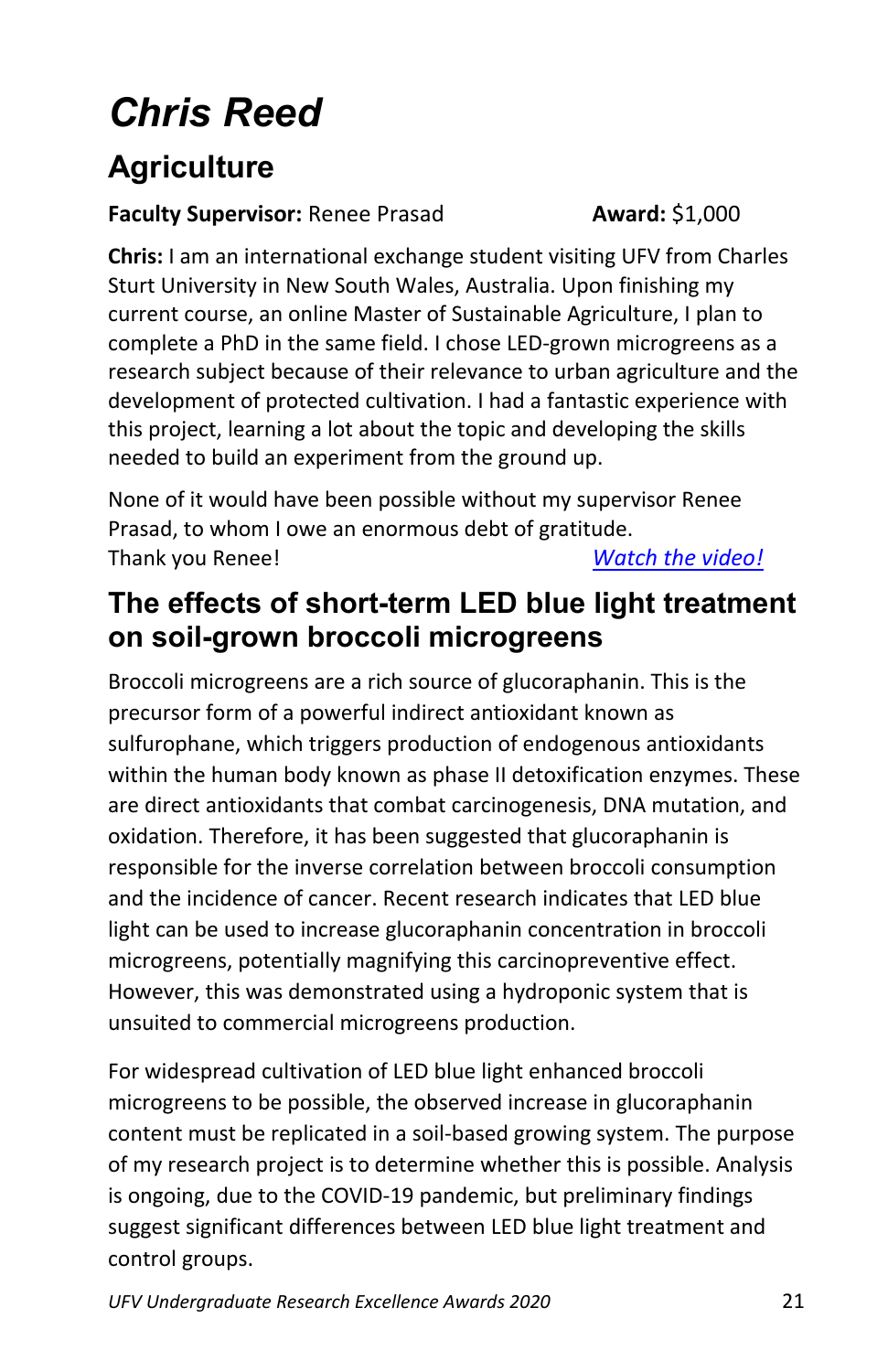## *Aisa Dobie*

### **Biology**

**Faculty Supervisor:** Nathan Bialas **Award:** \$1,000

**Aisa:** I am graduating with a Bachelor of Science, Biology major with distinction. I intend to further my education by continuing onto a Doctorate of Optometry degree at the University of Waterloo in the fall.

This research project was completed as part of an 8-month selfdirected study course and has given me applicable skills for my academic and professional future. This opportunity has shown me first-hand the importance of problem-solving, critical thinking, and communication.

#### **Investigating the Neuroprotective Effects of Haskap Berry (Lonicera caerulea) extract on Caenorhabditis elegans**

Alzheimer's Disease is a neurodegenerative disorder characterized by the toxic accumulation of β-amyloid protein. Investigating plantbased therapeutics that are high in phytochemicals are a research focus of scientists to aid in the search for preventative measures. Using the model organism *C. elegans*, the Haskap berry is currently being investigated for its ability to increase lifespan and stress response.

In this research, Haskap is applied to the disease model of Alzheimer's to determine if the berry has neuroprotective effects. Using strains of *C. elegans* that produce intracellular β-amyloid, Haskap significantly reduces the toxic accumulation of β-amyloid and reduces toxic symptoms compared to control groups.

These results further implicate the berry as a potential candidate for further therapeutic intervention research.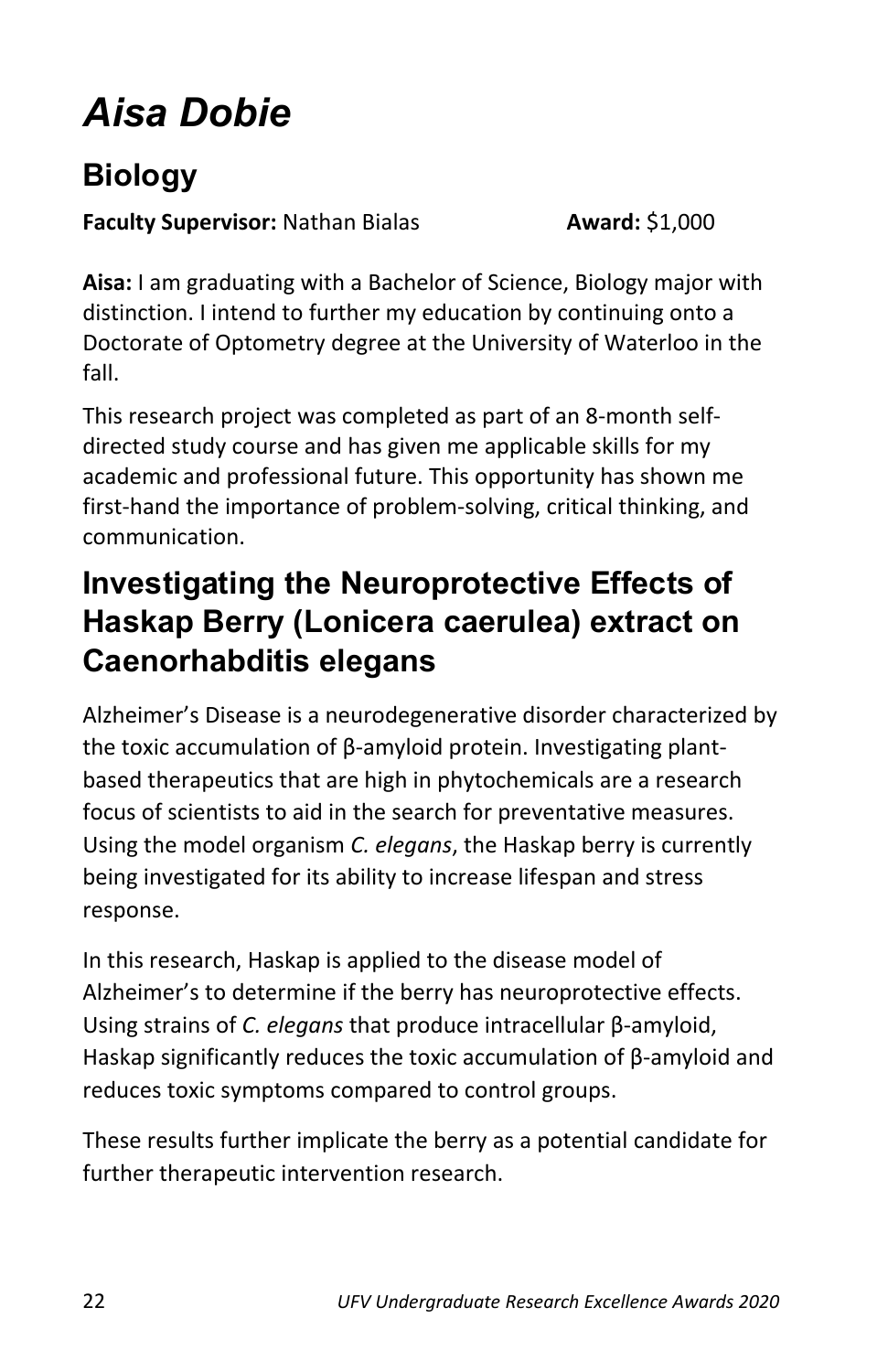## *Kyla Woelk*

### **Chemistry**

**Faculty Supervisor:** Cory Beshara **Award:** \$1,000

**Kyla:** I will be graduating this winter from UFV with a Bachelor of Science degree in Chemistry with a minor in Biology. Starting in January, I will be continuing my education in Synthetic Chemistry through graduate studies at the University of Victoria. My research at UFV has led me to my interests in synthetic and medicinal chemistry. I have a career goal of working as a synthetic chemist for a pharmaceutical company.

### **Experimental and Theoretical Studies of Cycloaddition Reactions: Synthetic Optimization and High Pressure Sensitivity**

Cycloaddition reactions play an important role in both experimental and theoretical chemistry due to their synthetic potential and nontrivial chemistry. Experimentally, I utilized the Huisgen type 1,3 dipolar cycloaddition of azide to 2-cyanopyrrole as a synthetic tool in the optimization of the 2 step synthesis of the target compound 5-5'- (phenylmethylene)bis-[2-(tetrazol-5-yl)-1H-pyrrole].

Theoretically, I looked at high-pressure effects on the 1,4 cycloaddition of maleic anhydride to various substituted dienes. This involved quantum mechanical calculations and molecular dynamic simulations of the reactants, products and transition states involved in the 1,4-cycloaddition in various solvents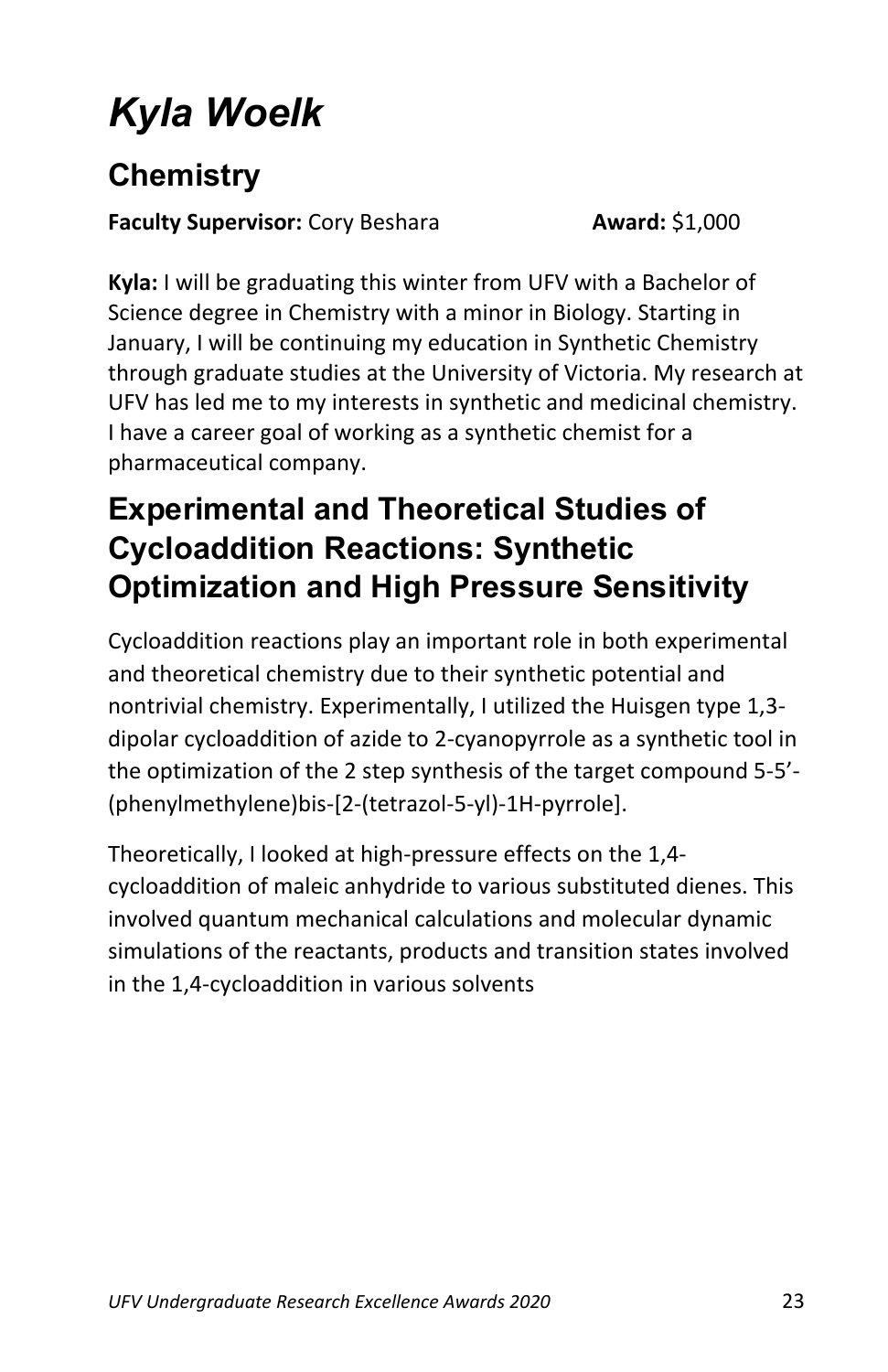## *Gurdeepak Sidhu*

#### **Mathematics & Statics**

**Faculty Supervisor:** David Chu **Award:** \$1,000

**Gurdeep** is a fourth year Bachelor of Science student with a major in Mathematics, also completing a Data Analysis certificate.

#### **Modeling on effects of sports analytics and team attributes on successful NHL regular season and postseason**

In this paper, we study how the sports analytics belief, number of analytics staff, and number of professional staff hired affect team success in NHL regular season and postseason. Conditional probabilities, correlations, and regression models are used to assess team success through the empirical data of 2014-2019. Team payroll is shown to be significantly positively correlated with team success in regular season, but not in postseason. It is interesting to see that teams scored 96 points or higher are very likely advancing to playoffs, whereas teams scored 92 points or lower are very unlikely advancing to playoffs.

Various team attributes such as the average age of players, payrolls of different positions (goalies, defensemen, forwards), numbers of first round draft picks in the previous three years, playoffs experience, and coach playoffs winning percentage are also considered in this study.

Four predictive modeling techniques (decision trees, random forests, logistic regressions, neural networks) are applied to the data for classifying teams into playoffs or no playoffs, and for classifying playoffs teams into different stages towards the championship of the Stanley Cup. Random forests appear to be the best or as good as the other three techniques to yield the lowest misclassification error rate under different situations. The team success in regular season apparently does not translate to success in postseason that can be viewed as a random event.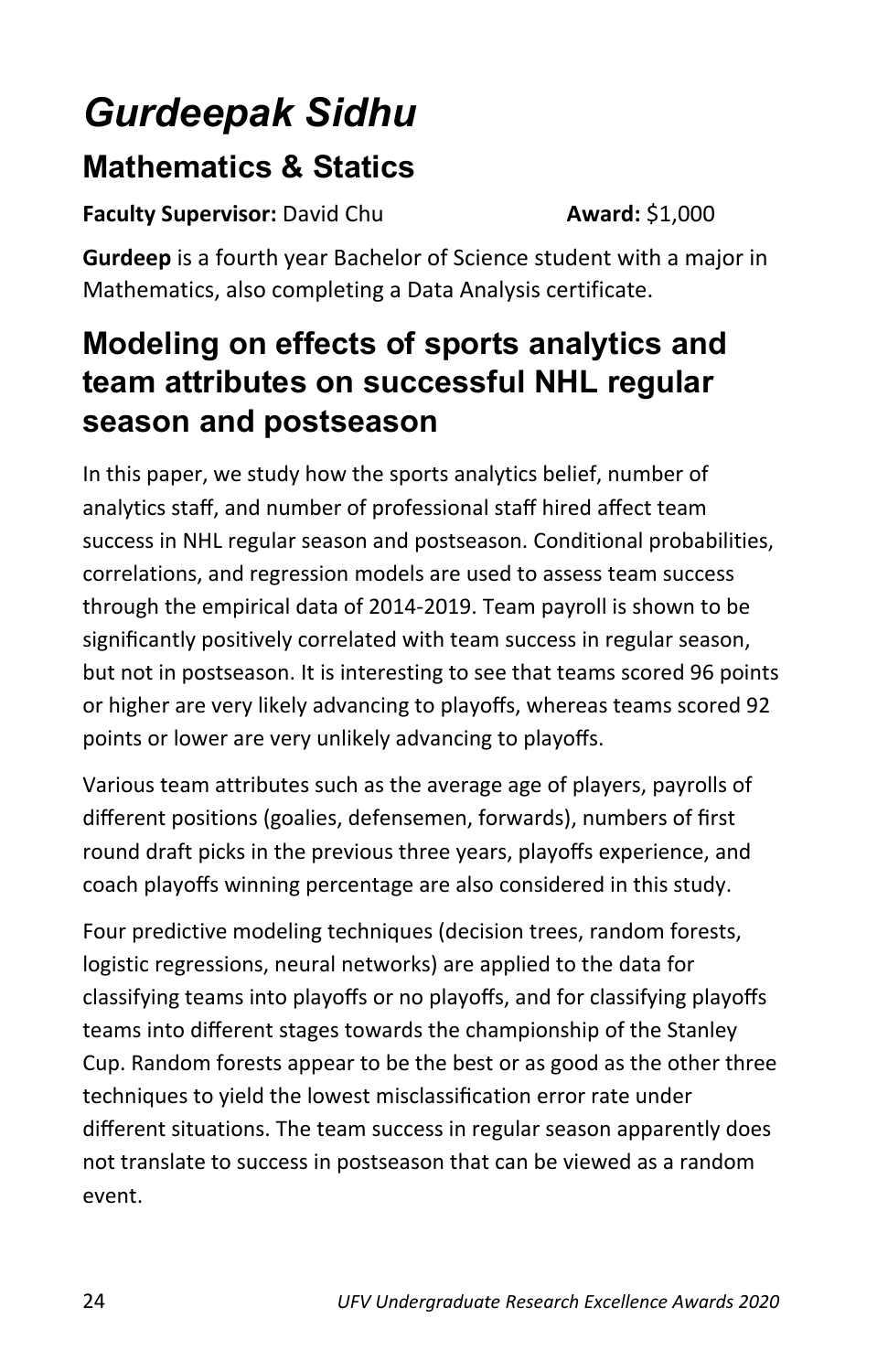## *Paige Bogaerts*

#### **School of Land Use and Environmental Change**

#### **Faculty Supervisor:** Claire Hay **Award:** \$1,000

Paige: I chose to complete an honours thesis as a capstone of my Bachelor's degree in Geography. I always threw myself into my studies and student life at UFV, and choosing to complete this thesis benefitted me in critical thinking, problem solving, project planning and presenting original research. The option to research something I was personally interested in and see it through from the bottom up was an amazing experience, and something that will benefit me in my career in research for many decades to come.

### **Salt Marshes and Sea Level Rise: Coastal Ecosystems Slipping Beneath the Waves**

I chose to investigate the impact of rising seas on coastal salt marshes on the Pacific southwest coast, namely the Mud Bay salt marsh in South Surrey. Looking at changing marsh elevation, marsh health and using models to predict future change, we were able to suggest areas where the marsh is at greatest risk. Under IPCC sea level predications, the Mud Bay marsh is threatened by 1.1m of sea level rise and accompanying coastal squeeze.

The research has the potential to contribute to future efforts to protect the coastal communities in South Surrey and maintain the health of the marsh.



*To me, science is just formalized curiosity.*

Chris Hadfield Astronaut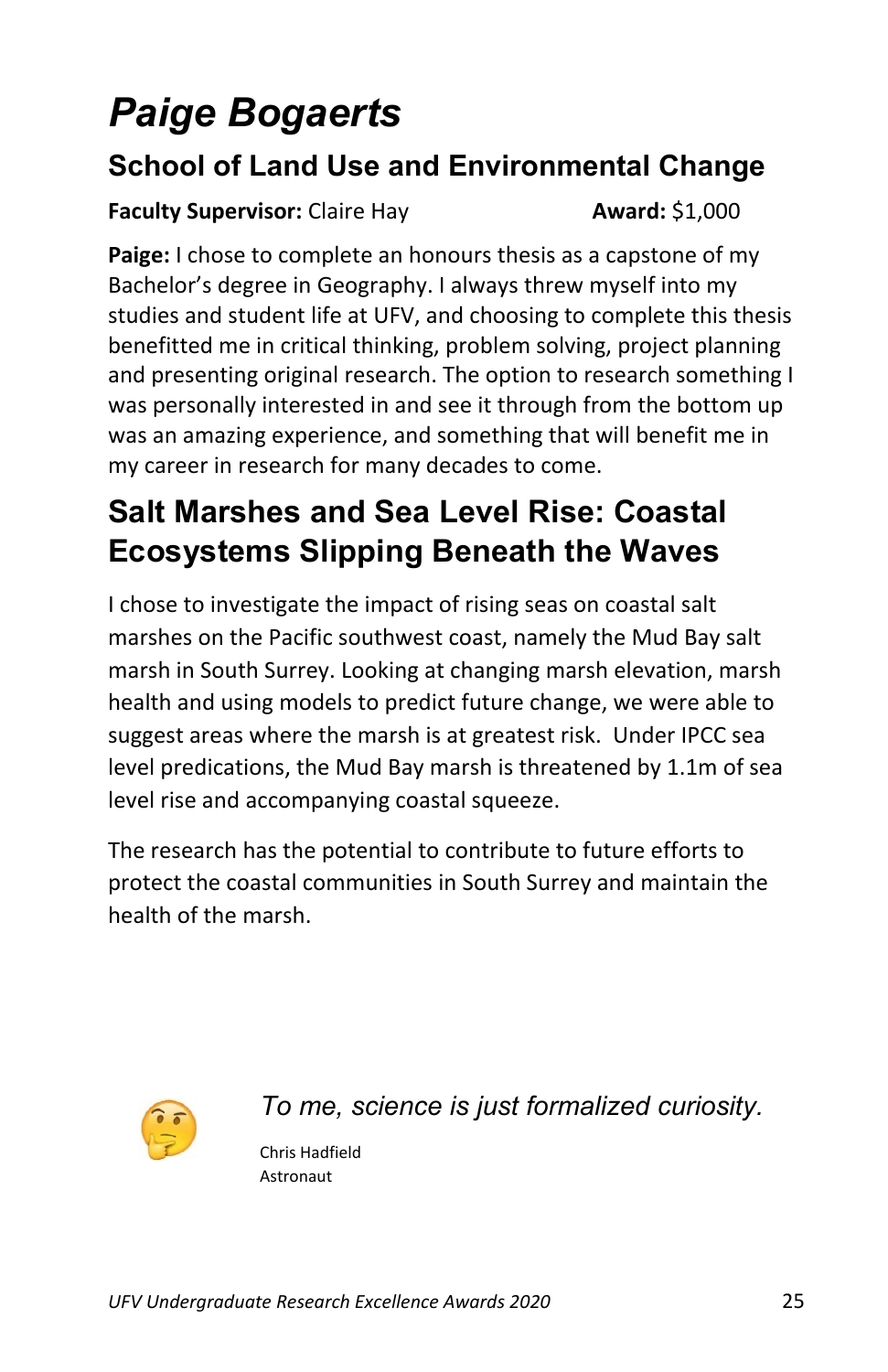## *Community Service Research*

### *Vanessa Brewer, Claire Cook, Caitlin Parray, Andrew Schulz, and Ian Wilson*

#### **School of Land Use and Environmental Change**

**Faculty Supervisors:** Mariano Mapili and Paul Fontaine **Community Partners:** Alison Martens and Magda Lajlee — City of Abbotsford **Award:** \$200 each

**Vanessa:** My goals academically include completing a Bachelor of Science in Physical Geography honours, and in the future to complete my Master's in Volcanology and a PhD. My career goal is to become a professor in volcanology or paleoclimatology. This project has allowed me to understanding the relationship between punctuated classroom learning and the application of research in real life.

**Claire:** I am an undergraduate student currently pursuing a Bachelor of Arts in Geography, with a concentration in environmental science. Though I have an Intermediate French Proficiency Certificate from UFV, I plan for my career to have an environmental focus rather than a language focus. Participating in this research enriched my education at UFV as I was able to learn through experience rather than lecture.

**Caitlin** is a third year Bachelor of Arts student who is majoring in Geography with a minor in History.

**Andrew** is also a third year student working towards a degree in Physical Geography.

**Ian:** I have just finished a Bachelor of Science degree with a major in Physical Geography and extended minor in Theatre. I have aspirations to become either a broadcast meteorologist or a sports broadcaster and if I'm not at school you can find me lifeguarding in Harrison Hot Springs or playing basketball in the Abbotsford Men's League. Being able to participate in this project allowed for a richer learning experience accompanied by the opportunity to practice and develop skills that I learned with previous UFV research projects.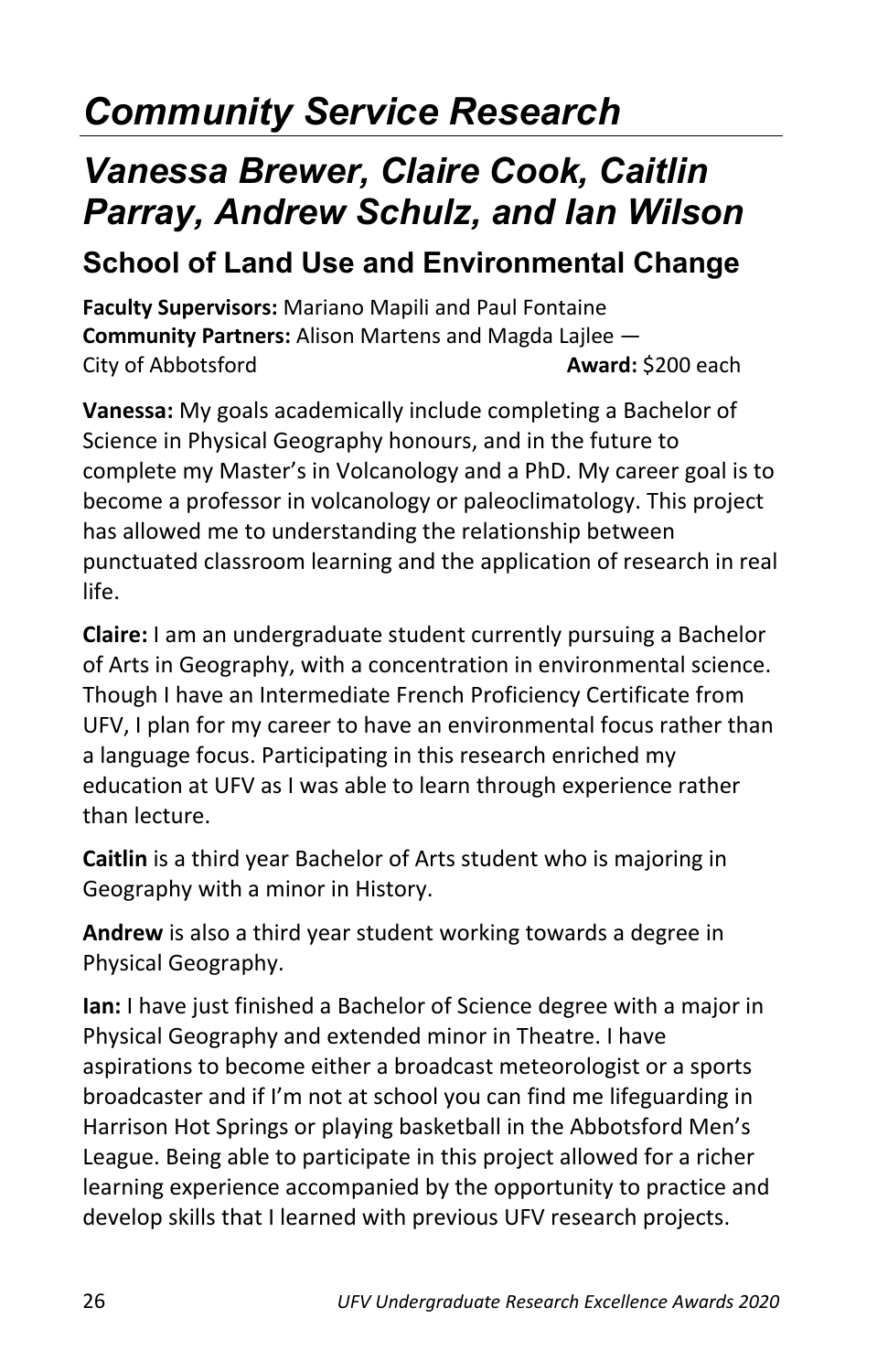#### **Starling Management in the City of Abbotsford: Descriptive and Exploratory Analysis of Appropriate Technologies, Landscape Analysis, and Perceptions of Residents and Farmers**

Starlings have long been an assailant to the blueberry fields of Abbotsford and the current means attempting to deter them are inadequate and leave opportunity for conflict between the farmers and residents of the community. This project allowed for an in-depth look to be taken at several deterrent methods for the starlings and in the end the best possible options were highlighted with the benefits and obstacles of their use.

Throughout the project we held true to a set of values that would ensure our recommendations would be economically viable, environmentally and scientifically ethical, effective, and build better community relations between the farmers and residents.

After exploring many different genres of avian pest control, it was found that birds of prey was the most effective in deterring starlings from entering the field. This is because birds of prey tap into a natural instinct within the starlings that causes them to avoid their territory, and unlike other bird deterrent strategies, starlings cannot adapt or habituate to the bird of prey.

*It's about human imagination and curiosity. What's out there? What's in the great beyond? What exists at levels we can't see with our five senses?*

*James Cameron Canadian Screenwriter*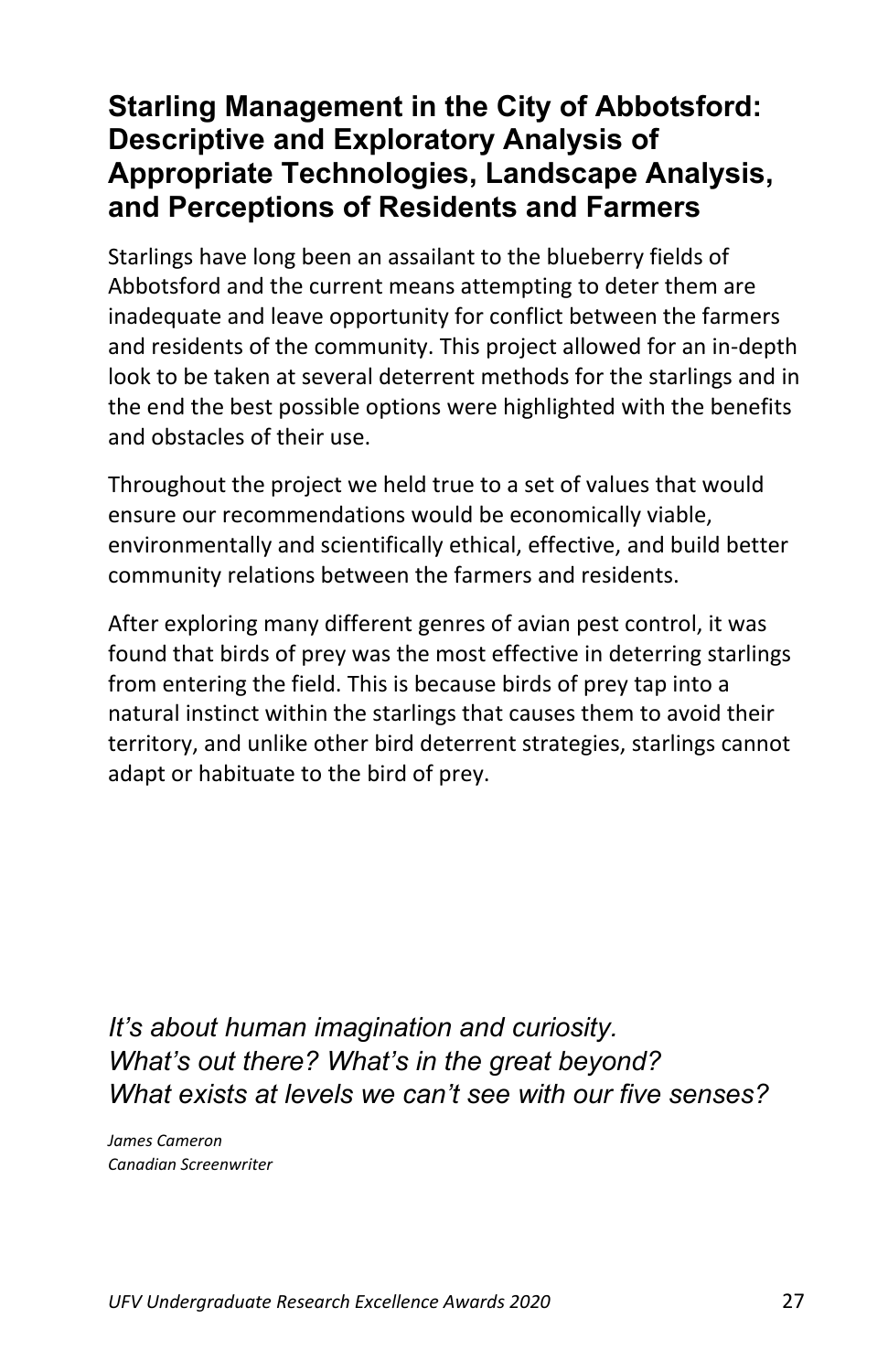## *Indigenous Research*

### *Sasha Tuttle*

### **Biology**

#### **Faculty Supervisor:** Carin Bondar **Award:** \$1,000

**Sasha:** I plan to graduate from the University of the Fraser Valley, after the Fall 2020 semester, with a Bachelor of Science and a major in Biology. Following this, I plan on pursuing a Master's degree at Simon Fraser University. I plan to eventually work as a wildlife biologist. I chose this project for my directed study because I became interested in the use of parasitoid wasps as biocontrol agents though a summer job and wanted to learn more.

#### **The Effects of Genotype and Host Species on the Offspring of the Parasitoid** *Trissolcus japonicus* **in Terms of Fitness**

I investigated the effects of the natal host species and parasitoid strain on the offspring of *Trissolcus japonicus*, in terms of their fitness. This research is important to the field of biocontrol because *T. japonicus* is being considered for release to control *H. halys*, a stinkbug that damages crops in North America. This wasp can't be released until we better understand the potential for attack on nontarget stinkbug species.

I found that both the natal host species and the parasitoid strain influenced the fitness of the wasp offspring and that the natal host species could even determine if relationships existed between certain fitness related traits (e.g. fecundity and circadian rhythm).

The findings indicate that biocontrol programs considering parasitoid use should study multiple strains to see which one faces the greatest fitness consequences from being reared on non-target stinkbugs.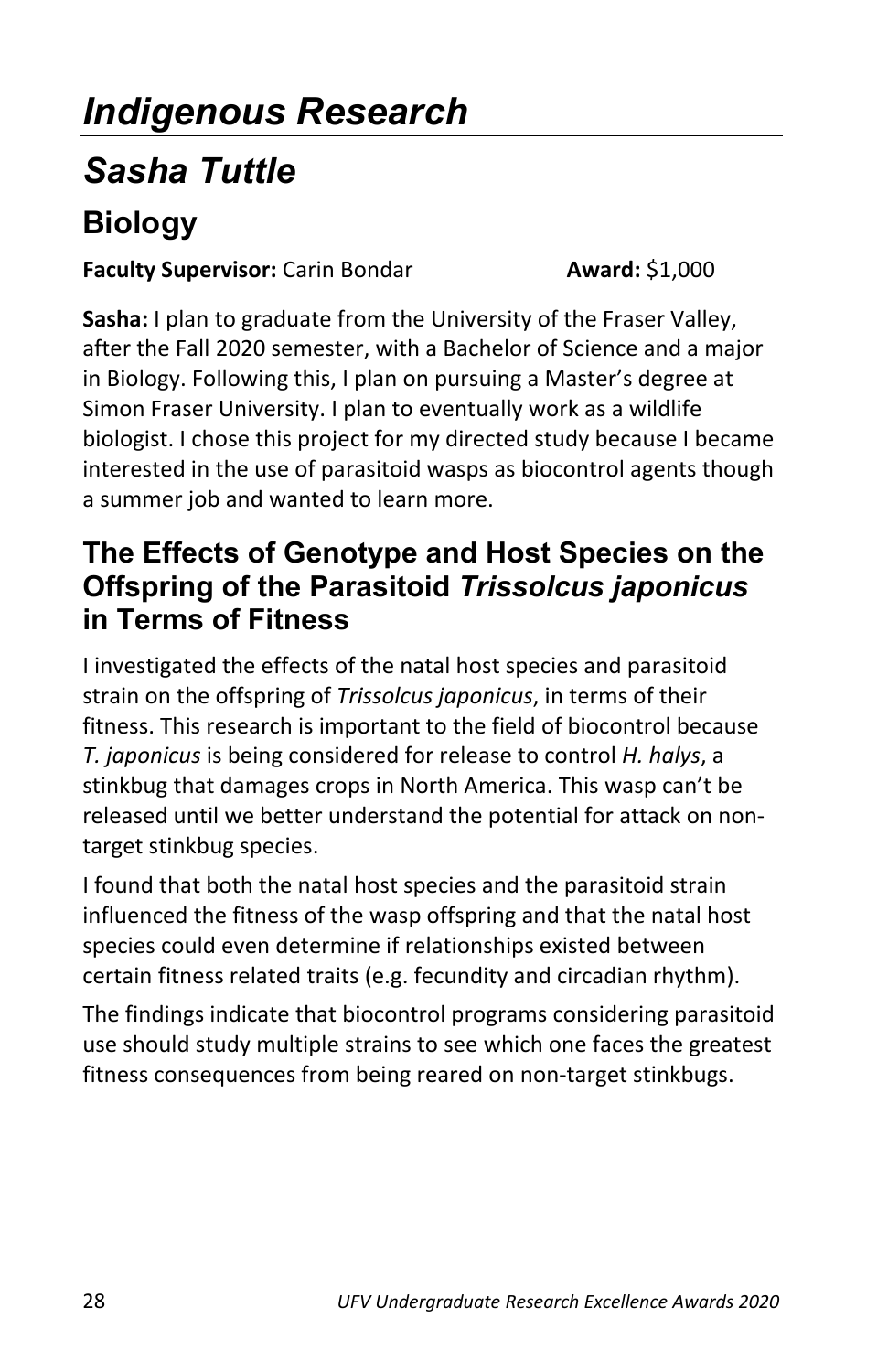## *Indigenous Research*

### *Leanne Herrett*

### **History**

**Faculty Supervisor:** Larissa Horne **Award:** \$1,000

**Leanne:** I recently completed a Bachelor of Arts degree with a major in History, and in the fall I will begin the Bachelor of Education program at UFV as I work toward becoming an elementary school teacher. I chose the topic of the Navajo code as it is a unique subject that combines the study of intelligence with Indigenous involvement in World War II.

This project allowed me to explore the experience of the Navajo people in the United States during WWII and in the years following, and analyze representations of the Navajo people in intelligence history.

#### **The Navajo Code: Recolonization in the Field of Intelligence**

The Navajo code was derived from the Navajo language and utilized by the United States Marines. While the code and the Navajo code talkers are widely regarded as a valuable contribution to the US war effort, as I studied the Navajo code talkers in the context of their experience in the military and in American society, I discovered that the use of the code was arguably a recolonization of the Navajo people. Although the code was used for the benefit of the US war effort, discrimination and a disregard for Navajo culture and language continued to characterize their treatment.

The involvement of the Navajo people in US intelligence has, in many cases, been misrepresented, and through my research I discovered that to consider the code without acknowledging the broader history of the Navajo people provides only a partial understanding of this event in intelligence history.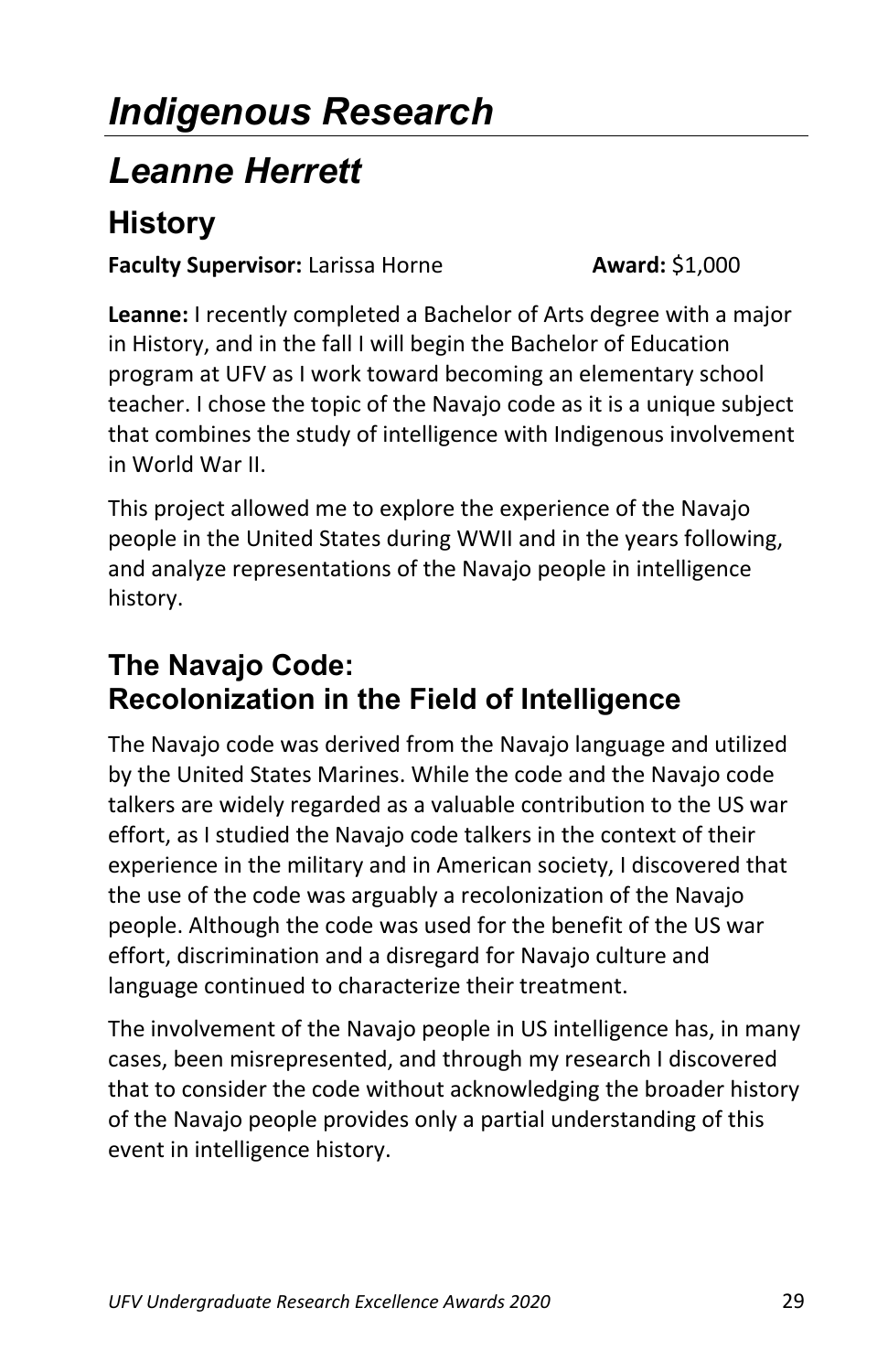## *Industry Engagement Research*

## *Evan Foley*

### **Chemistry**

**Faculty Supervisor:** Golfam Ghafourifar **Award:** \$1,000 **Industry Partners:** NUCOR, Ammonia Safety & Training Institute, Hazmasters, and GHD

**Evan** is graduating with a Bachelor of Science in Chemistry and a Professional Communications certificate.

#### **The Effects of Gaseous Ammonia Environment on Industrial and First Responder Clothing Materials**

This research project involved the analysis of various clothing materials worn in different environments by industry workers and first responders in Immediately Dangerous to Life and Health (IDLH) gaseous ammonia atmospheres. As aqueous ammonia is one of the most common industry chemicals in the world it was important to understand the effects it has in different situations.

Workers and first responders wear different clothing materials into different environments based on known factors of the response such as possible chemical concentration in room, risk of chemical exposure, and geographic implications. As there are many different situations, these materials in question were analyzed in order to see how they retain chemical gaseous ammonia once removed from the IDLH environment.

Currently, little research has been done around the chemical retention of first responder clothing with the focus being mainly on chemical breakthrough times on polymer suits. The project can yield great insight into developing standards for first responder decontamination requirements in gaseous ammonia IDLH atmospheres.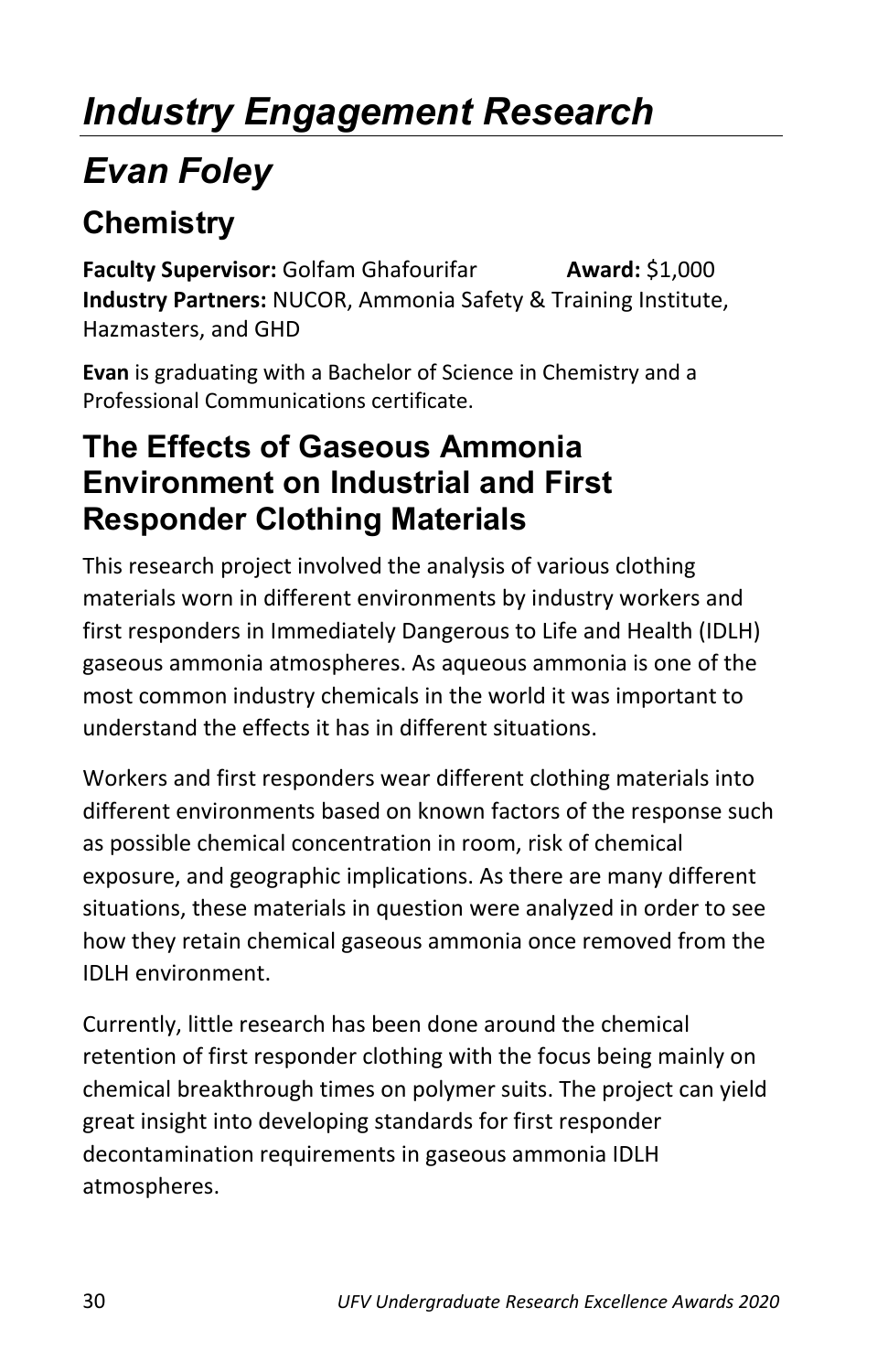## *Industry Engagement Research*

### *Rochelle Thrift, Alec Baker, Garrett Paddon*

### **Physics**

**Faculty Supervisors:** Lin Long, Jeff Krahn **Award:** \$350 each **Industry Partner:** Worker Bee Honey Co.

**Rochelle:** I am completing my Engineering Physics diploma in Mechatronics and a Bachelor's degree in Physics. Upon graduation I would like to move to New Zealand to pursue grad school to obtain a Master's degree in Mechatronics.

**Alec:** This project was the conclusion of my Engineering Physics in Mechatronics diploma, and closed my 7th semester at UFV. It brought together most of what was learned over the past couple years, from drafting to programming to mechanics to electronics. With my diploma I've started a career as a technologist at 3DM Devices, a company that engineers and manufactures laser measuring and profiling systems.

**Garrett:** Working on this project has given me an opportunity to put all the skills and knowledge I have obtained through my time in the Engineering Physics diploma. I plan to take my experience from this project and put it towards a career in manufacturing and automation once I finish my Physics degree in the coming year.

### **Automating a PH Sensor Probe**

In collaboration with Worker Bee Honey Co., our group worked on engineering a solution to automate a time-consuming laboratory process. The project automates a system that moves a sensor probe which measures and adjusts the pH value of multiple test tubes of honey samples. Preparing samples for Nuclear Magnetic Resonance testing requires samples to be at a pH of 3.1, and at Worker Bee Honey this is achieved with a Bruker BTpH titration unit.

Currently the process requires a person to operate, which is tedious and time-consuming. Our group built a 3D gantry robot with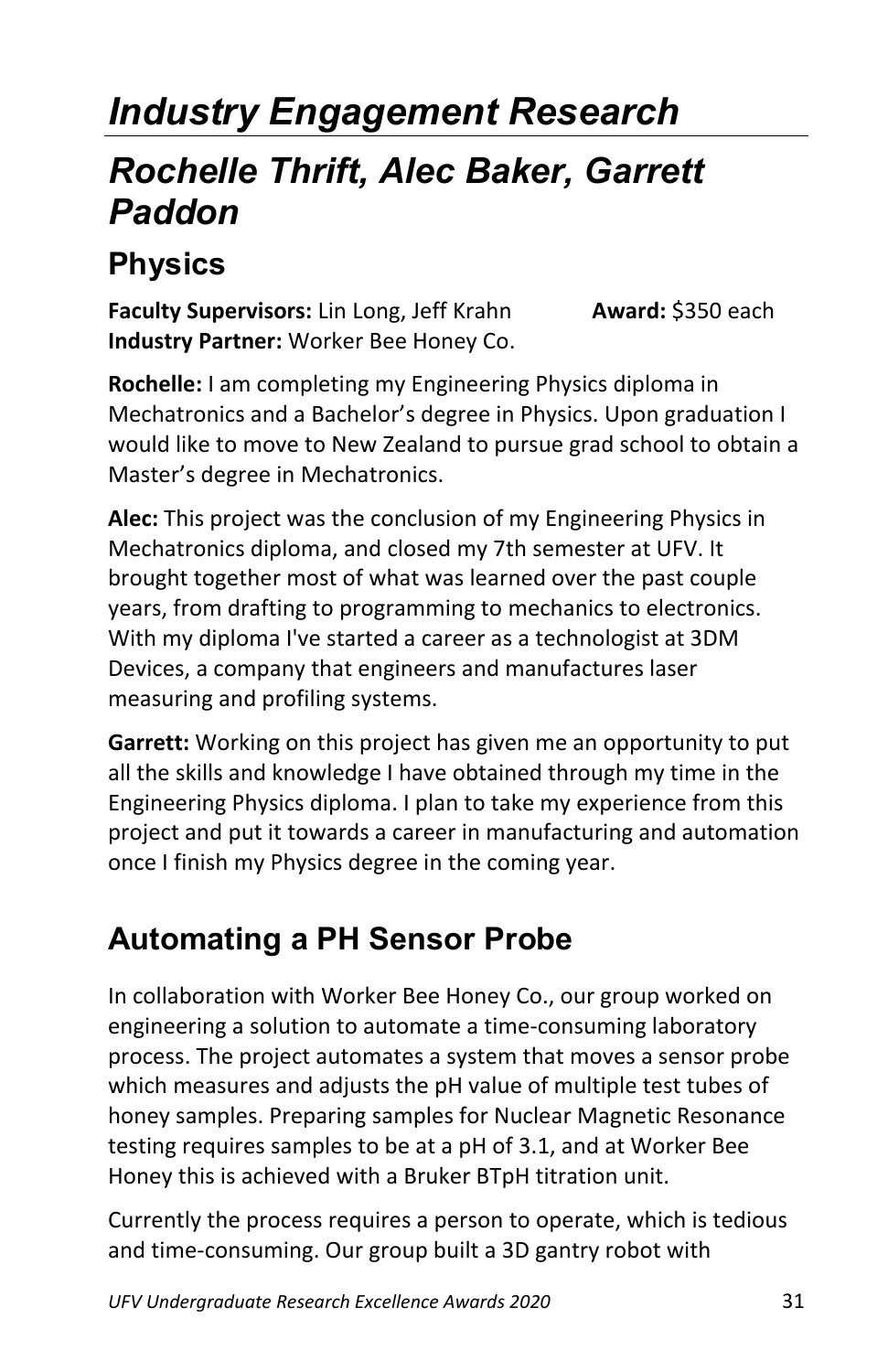programmable point to point motion. By automating the system, it frees up this person to perform other tasks increasing the overall efficiency and cost competitiveness of the business.

We also designed and 3D-printed a cleaning station that mounts nozzles to spray deionized water and air, to rinse and then dry the titration probe. The system is controlled via a touchscreen, allowing the user to easily select which samples are to be titrated, as well as manually control the motion of the probe. Due to the COVID 19 situation, we weren't able to integrate all three parts and troubleshoot the final product by the end of the semester, but one of our members has been hired to complete the project over the summer.

Working with this company has given us great experience, skills, and a chance to create a network. We utilized the knowledge learned over the years studying Mechatronics and Physics to design, model, and build the automated sensor probe. We also learned how to manage time and delegate complex tasks within a team.



*Comic by Charles M. Schultz*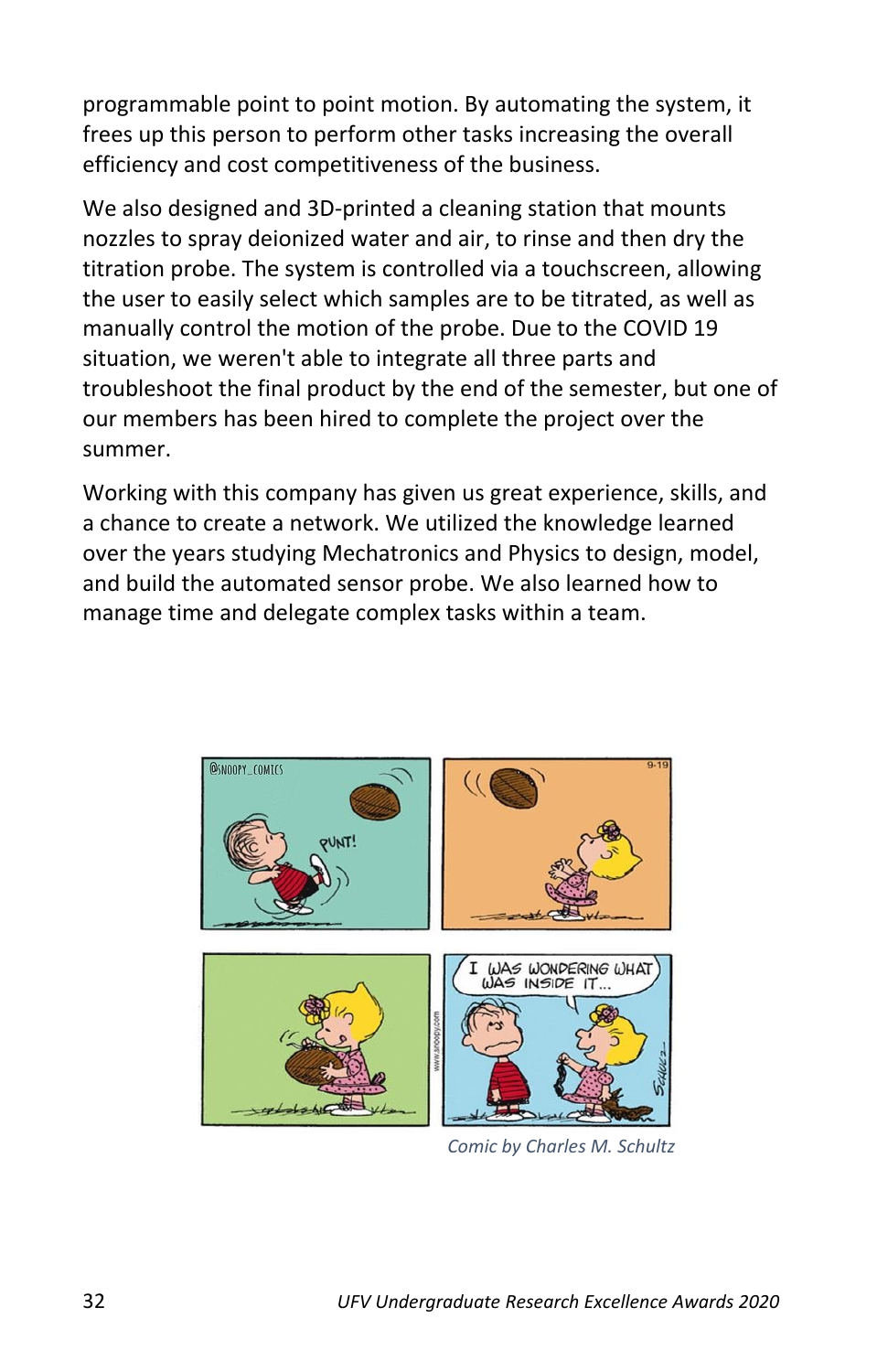## *Industry Engagement Research*

## *Zi Tong (Yuki) Lam, Aron McKague, Rebecca Vandenberg, Michaela Warmerdam, Maaria Zafar, Jiajing Ning*

### **Graphic & Digital Design / Communications**

**Faculty Supervisor:** Gino Burich **Award:** \$200 each **Industry Partner:** Terry Hood, Stave West Regional District

**Zi Tong (Yuki):** I am a second year Graphic Design student working towards a Bachelor of Arts in Graphic Design. UFV has given me an opportunity to venture out and explore further in the field of Design and Arts. The Stave Lake Interpretive Panel Design and Signage project has granted me an opportunity to grow and build new relationships with fellow peers, professors, and professionals. As the future progresses I do hope to learn more and expand my knowledge in the world of design.

**Aron** is completing a diploma in Digital and Graphic Design, with a focus on communications.

**Rebecca:** I'm a second year Graphic Design student at UFV. I'm passionate about branding and would love to work in a studio when I graduate, and eventually start my own business one day. This research project was really helpful to my education because I was able to learn how to work with clients on projects and how to overcome obstacles that I will be facing when I begin working after graduation. This project has been a great learning experience and it's exciting to be able to have my work actually become something for the public to use and enjoy.

**Michaela**: I'm third year Graphic and Digital Design student at UFV. I plan to design around the world with different people and communities. This research project has set me up for my future goals by teaching me about working in a group and what it means to create something from the ground up.

**Maaria** has studied for four years at UFV, including an exchange semester in Prague, Czechoslovakia. She is currently completing a Bachelor of Arts in Criminal Justice with a minor in Communications.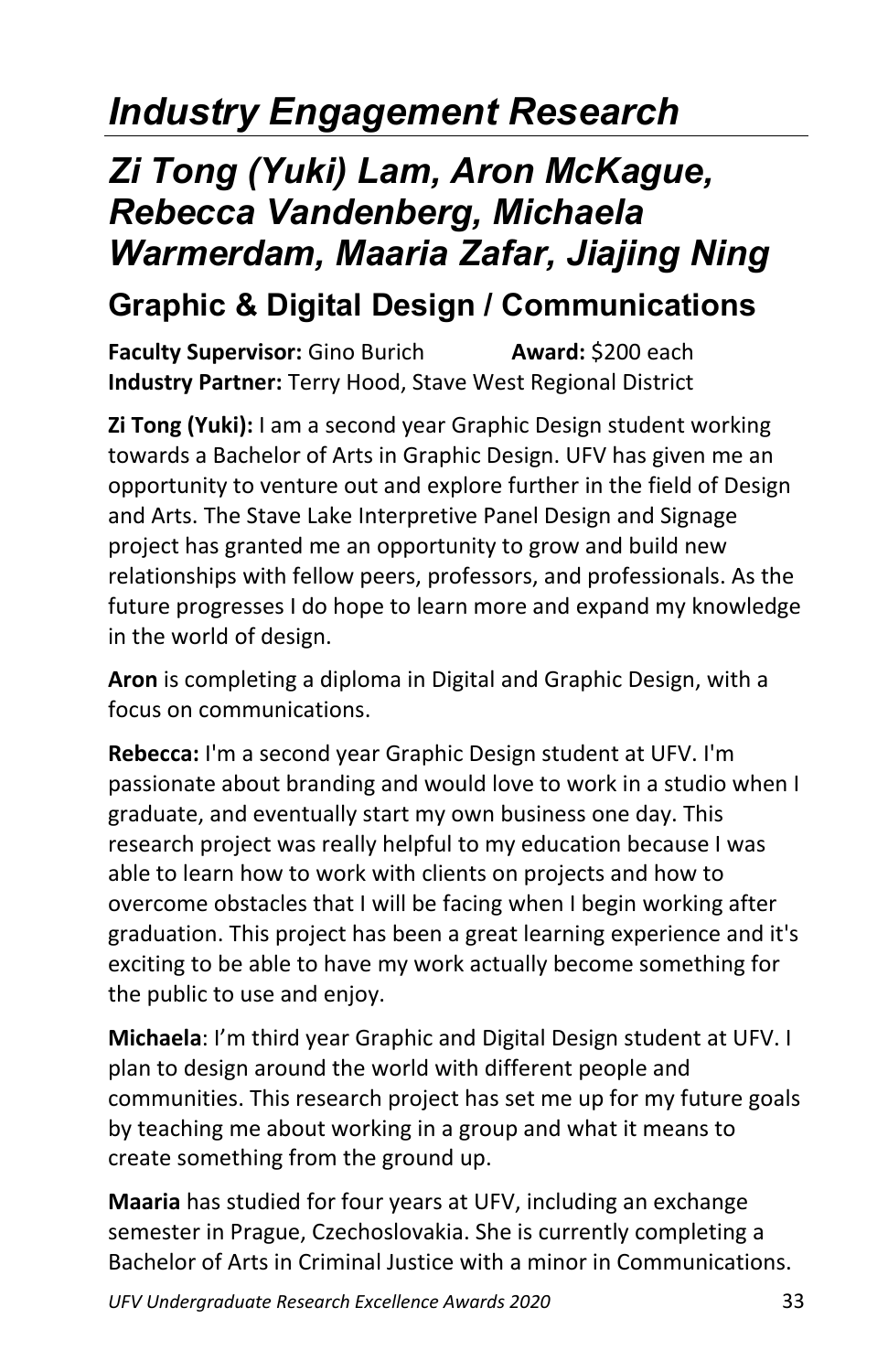**Jiajing:** I am a Graphic Design student at UFV. My goal is to keep gaining more experiences and developing more life skills. My career plan is working in a design studio after graduation. I chose this project because I love to use my design skills. I enjoyed participating in the Stave West signage design project as we worked in a team. I like this experiential learning because this project brought me good aspects: not only did I learn how to design park signage, I also realized what my major weakness is in working as a team. I learned some good strengths from my team members, such as communication skills, and how to take responsibility for the team.

### **Stave West Interpretive Panel Design & Signage**

The goal of this project was to provide signage and a consistent brand identity for the Stave West Forest and Recreation Area. It's become a busy area of Mission for 4x4ing, camping, and weekend visitors, but with very little signage the area is being misused and the land is being damaged. We were tasked with creating kiosk and interpretive signage to engage the public and give the area more purpose for people coming up to the lakes and forestry area.

We began by visiting the site and learning about Indigenous communities, species, forestry, and recreation. It was important for us to highlight the First Nations and TFL 26 as key players in the care for the land.

As a team, we also researched about a new design topic we had never encountered until now: experiential design. This means designing in a physical space. It is concerned with the look and feel and how people navigate through the space. Value added features make the area more interactive for visitors.

The new signage for this area provides its users with insightful information in unique ways and will inform people about the land, its usage, and its importance**.** Overall, it was a really great project to work on and will hopefully leave a lasting impression on the community.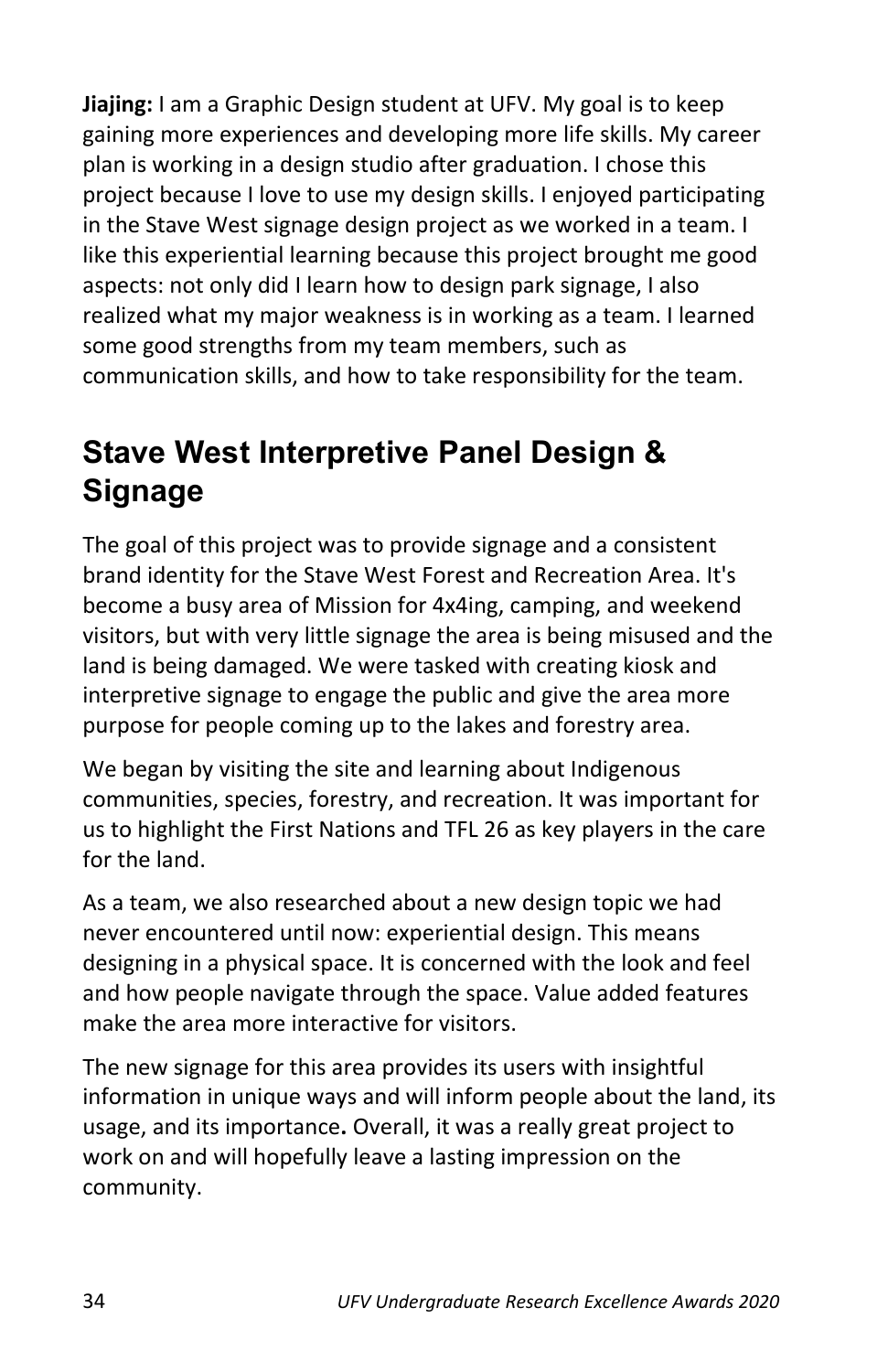#### **Ministry of Advanced Education, Skills, and Training \$15,000 (10 awards)**

The Ministry of Advanced Education, Skills, and Training has awarded funding to provide competitive, merit-based graduate student scholarships. These scholarships will enable British Columbia institutions to attract and retain the best and brightest graduate students, and increase their ability to compete for students who are leaders in their field.

UFV is delighted to receive \$75,000 from the Ministry, which was combined with matching funds from some of our loyal supporters, to provide ten \$15,000 BCGS awards over the next two years.

We are honoured this year to award the 2020 BC Graduate Scholarships to two new students admitted into the Master of Social Work program.

*UFV gratefully acknowledges the contribution from the BC Ministry of Advanced Education, Skills and Training, as well as private donors, for funding the BC Graduate Studies Scholarships.*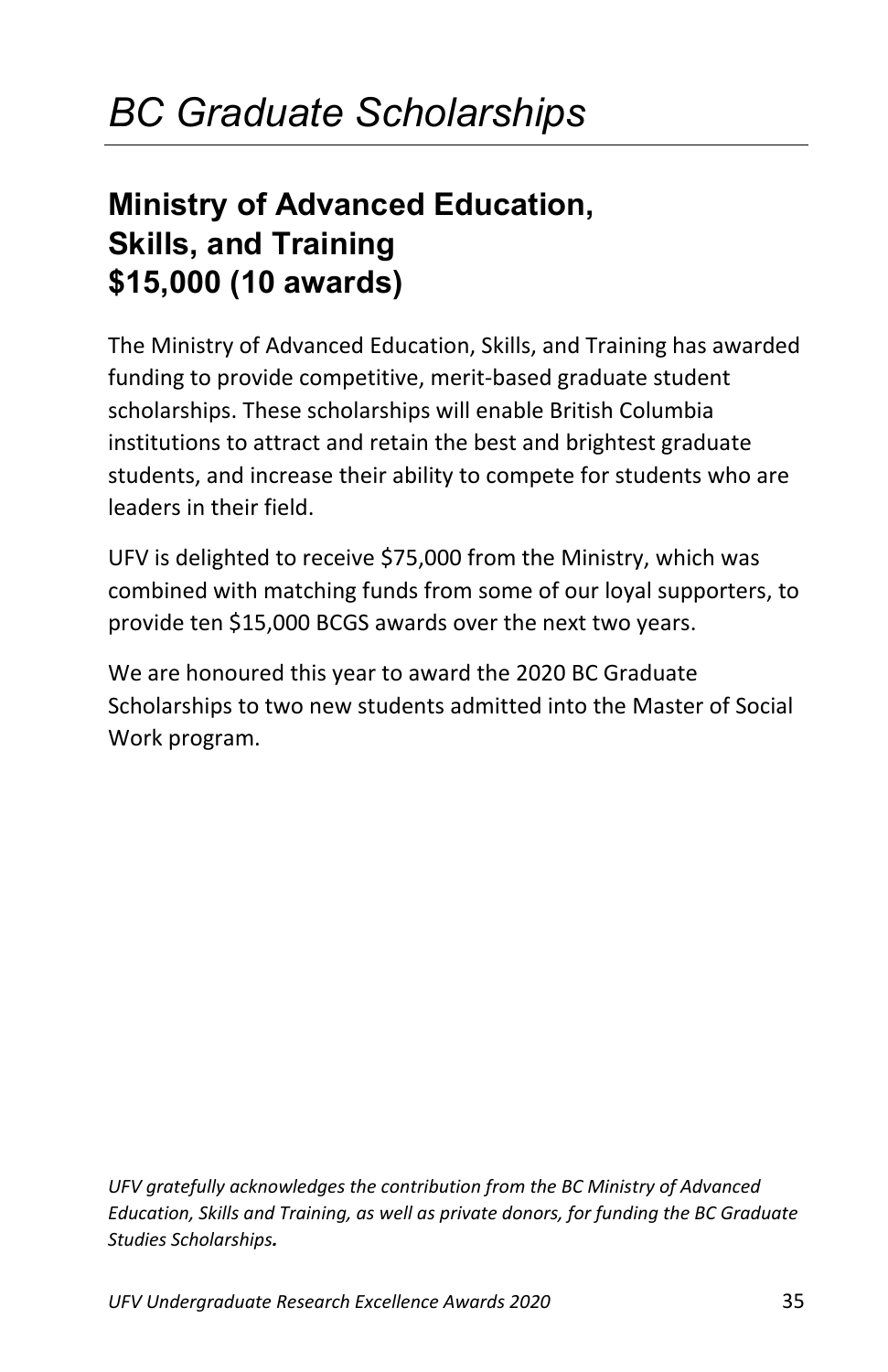## *Other Prestigious Scholarships*

#### **Canadian Institute of Nuclear Physics \$9,000 or more**

The Canadian Institute of Nuclear Physics (CINP) Undergraduate Research Scholarships program enables gifted undergraduates to work with a supervisor on nuclear physics research over the summer.

The program is open to any Physics or Engineering Physics major enrolled in a Bachelor of Science or Applied Science program at a Canadian university.

The duration of the scholarship is 16 weeks on a full-time basis. The scholarship consists of a \$5,000 stipend, supplemented with other funds to a total of not less than \$9,000.

#### **Emily Rettich**

Faculty Researcher: Derek Harnett

Research: Decay rates of the lightest 1-+ hybrid from QCD sum rules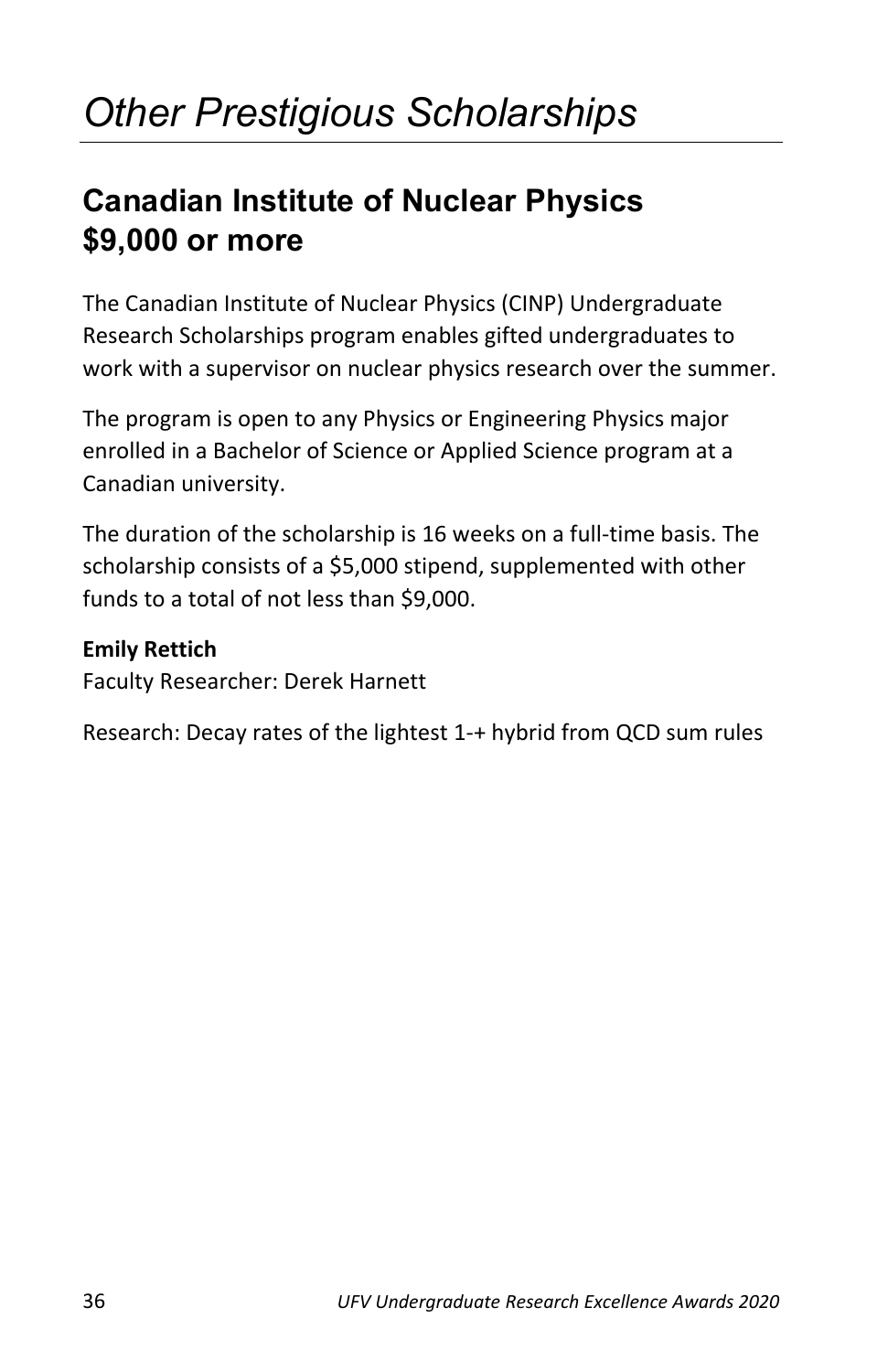### **Natural Science and Engineering Research Council (NSERC) Undergraduate Student Research Awards (USRA)**

### **\$4,500**

These national awards are meant to stimulate interest in research in the natural sciences and engineering. They allow students to gain valuable research experience that complements their studies by working full-time for a term with a nationally recognized UFV faculty researcher.

Additional funds are provided by the faculty researcher's grant.

**Kaden Ray, Physics** Faculty Researcher: Derek Harnett

**Daylan Pritchard, Biology** Faculty Researcher: Lucy Lee

**Dilan Praat, Biology** Faculty Researcher: Gregory Schmaltz

**Anmol Sharma, Chemistry** Faculty Researcher: Linus Chiang

**Kyla Woelk, Chemistry** Faculty Researcher: Noham Weinberg

**Christian Trelenberg, Computer Information Systems** Faculty Researcher: Gabriel Murray

**Vanessa Brewer, Geography** Faculty Researcher: Olav Lian

*UFV gratefully acknowledges the support of the Tri-Council Granting Agencies (SSHRC, NSERC & CIHR) through their Research Support Fund and financial contributions to the UFV Research Office.*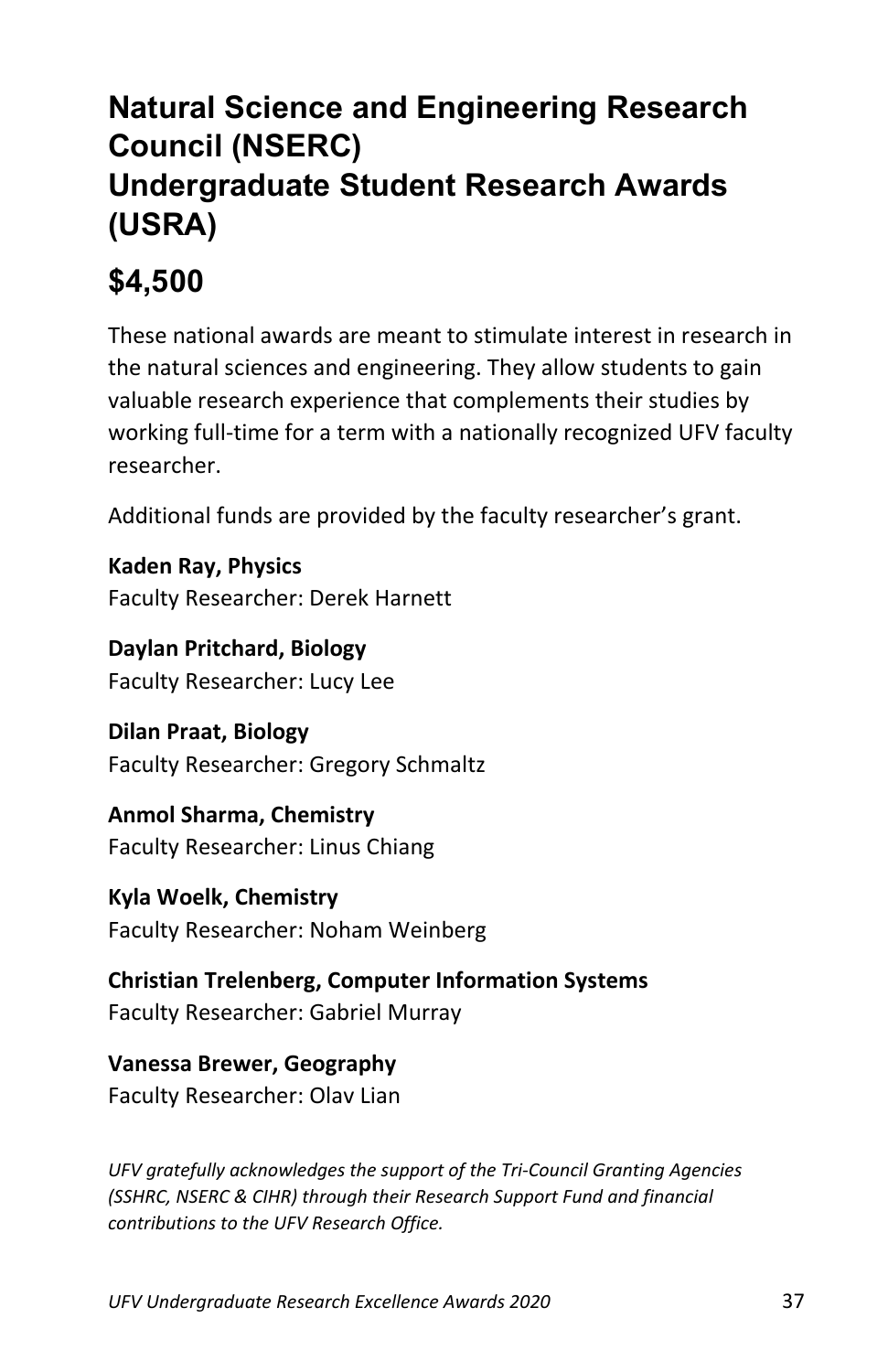## *Student Presentation Grants*

#### *Oh, the places they go!*

In addition to the awards mentioned here, the Research, Engagement, and Graduate Studies office provides travel grants to students presenting their research at professional conferences. In 2019-20, 30 students were provided up to \$1,500 each to present at conferences across Canada, throughout the USA, and internationally in places like Austria and Poland.

Our amazing students are often the only undergraduates presenting at the conference, and they get to connect with leading researchers in their field of study. They report that the experience was life changing and the highlight of their time at UFV, building on their education with real world experience.



*Comic by "Calvin and Hobbes" creator by Bill Watterson*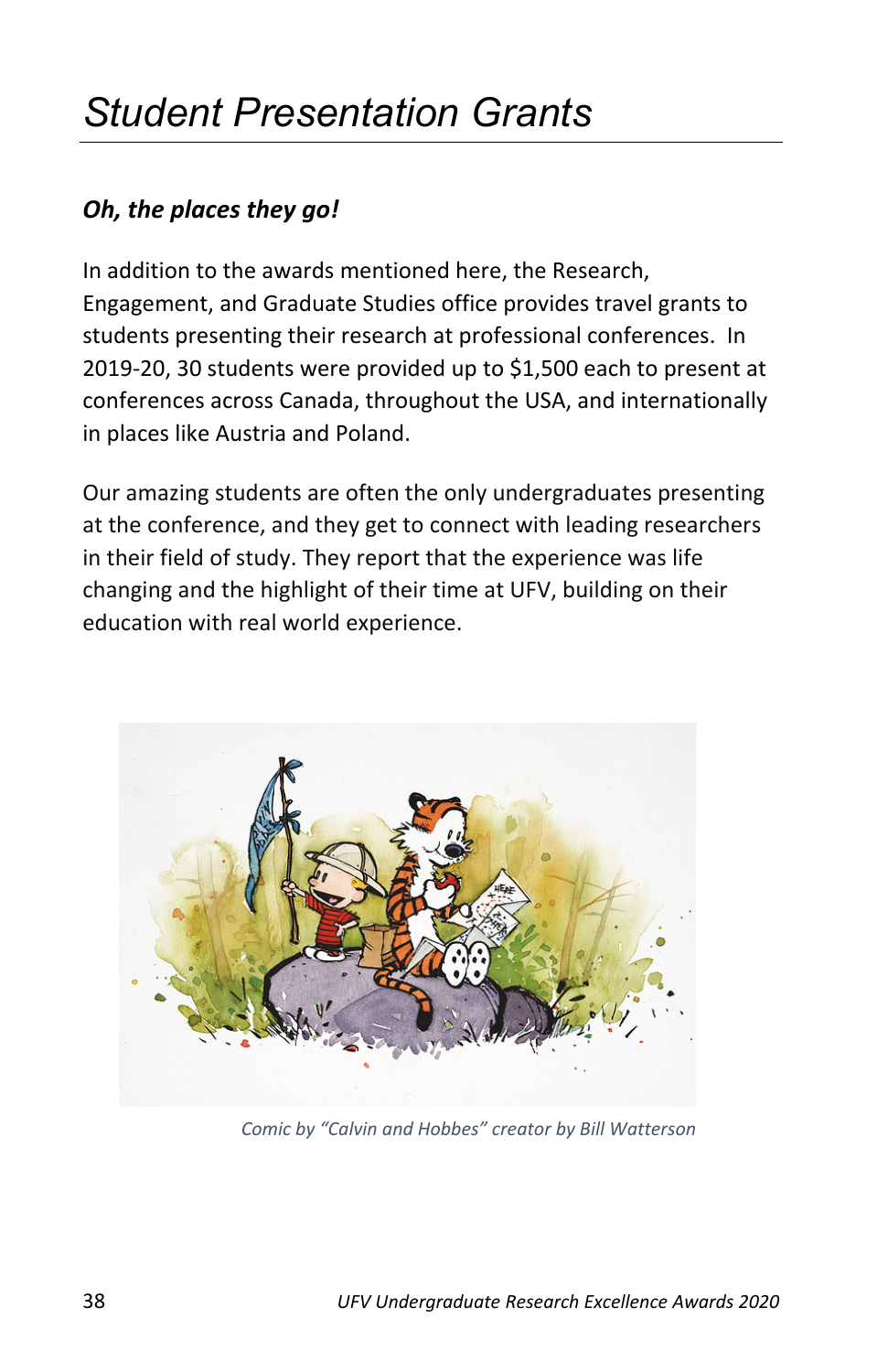## *UFV Student Research Day Awards*

COVID-19 may have kept us apart this year, but that did not stop the Research Office from making Student Research Day a success! Changing gears quickly, we held the poster event online and more than 190 students (96 posters) participated in the competition. Funds saved by not having the in-person event were used to increase the prizes from \$200 to \$500 each.

Engagement in research and events such as this can help students obtain scholarships, awards, and graduate school positions. It also contributes to UFV's strategic goal of providing "the best undergraduate education in Canada."

#### **UFV Student Research Day Awards**

#### **Jeremy Poortvliet — English**

Award: President's *The two cultures debate: Historical contexts and future prospects* Faculty Supervisor: Alex Wetmore

#### **Sierra Schwab — Biology**

Award: Provost & Vice-President Academic *Restoration management plan for the UFV campus forest* Faculty Supervisor: Sharon Gillies

#### **Jessica De Sousa and Navdeep Rai — Kinesiology**

Award: Associate VP Research, Engagement, and Graduate Studies *Preliminary results from the Call to Action program* Faculty Supervisor: Iris Lesser

#### **Shan Dhaliwal, Kayla Normandeau, Navneet Kaur, Carina Banwait, Simran Chabba — Business**

Award: VP Students *Race through the finish line with your customers* Faculty Supervisor: David Dobson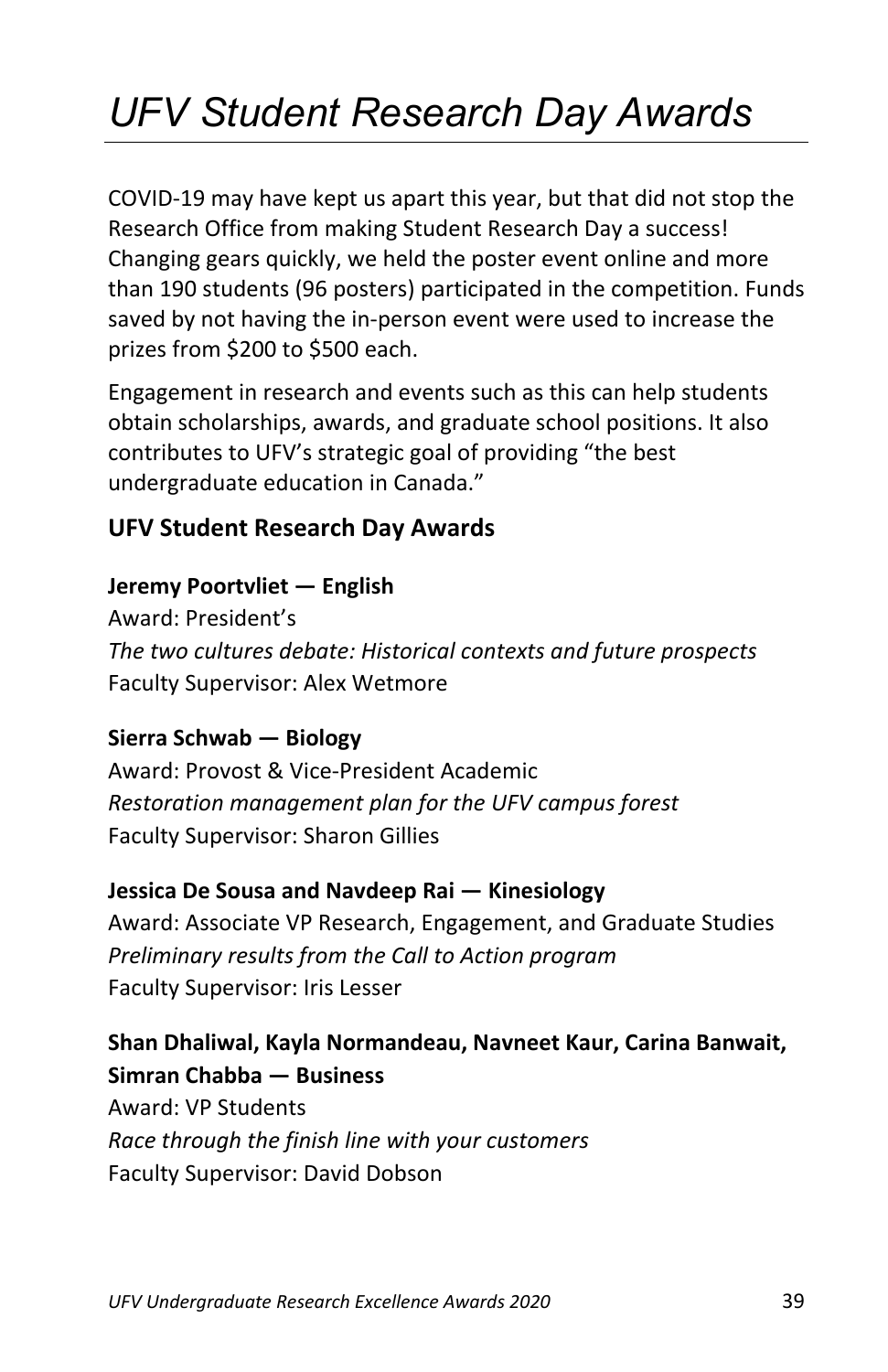#### **Teis Heemskerk, Kirah McCaffertry, Kiranjot Sidhu, Emma Skaaning — Agriculture**

Award: Vice-Provost & Associate VP Academic *Assessing the antimicrobial activity of a copper-free foot bath solution: Preliminary results* Faculty Supervisor: Renee Prasad

#### **Taylor Allenby — Psychology**

Award: Dean, College of Arts *In the shadow of mortality: The impact of priming specific types of death on the terror management literature* Faculty Supervisor: Sven van de Wetering

#### **Joleen Prystupa – Kinesiology**

Award: Dean, Faculty of Health Sciences *Take a hike: The effectiveness of group-based trail walking on anxiety in cancer survivors*  Faculty Supervisor: Iris Lesser

#### **Farzad Famini — Chemistry**

Award: Dean, Faculty of Science *Effects of pendant phenol functional groups on secondary coordination spheres of heme like Fe-salen complexes* Faculty Supervisor: Linus Chiang

#### **Holden Milne — Computer Information Systems**

Award: Dean, Faculty of Professional Studies *Job shop operator scheduling software with change-over times*  Faculty Supervisor: Opeyemi Adesina

**Kaden Ray — Physics** Award: Dean, Faculty Applied and Technical Studies *Radiative corrections to the light 0++ tetraquark correlator using the numerical integrator pySecDec*  Faculty Supervisor: Derek Harnett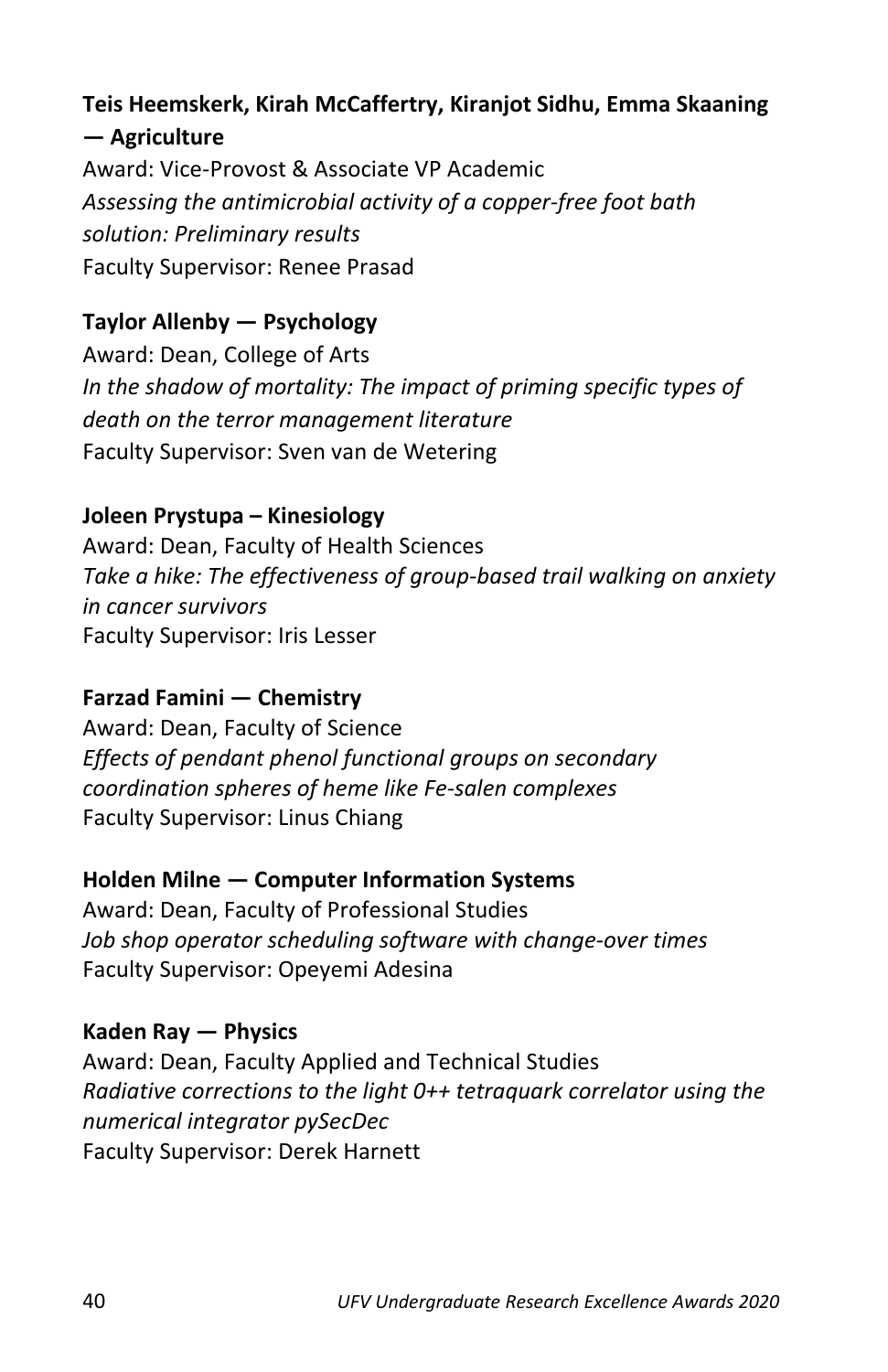#### **Amneek Randhawa — Chemistry**

Award: Associate VP Research, Engagement, and Graduate Studies *Optimizing digestion of hemoglobin using chymotrypsin and assessing efficiency by capillary electrophoresis* Faculty Supervisor: Golfam Ghafourifar

#### **Aisa Dobie — Biology**

Award: Associate VP Research, Engagement, and Graduate Studies *The effects of Lonicera caerulea extract on fat accumulation and autophagy levels in Caenorhabditis elegans*  Faculty Supervisor: Nathan Bialas

#### **Paul Jakhu — Sociology**

Award: Associate VP Research, Engagement, and Graduate Studies *Families' strategies for managing information about incarceration*  Faculty Supervisor: Alicia Horton

*[Read about Student Research Day on UFV Today](https://blogs.ufv.ca/blog/2020/03/ufv-student-research-day-goes-digital-in-response-to-covid-19-restrictions/)*

*[View all the posters online](https://www.ufv.ca/research/student-research-day/)*